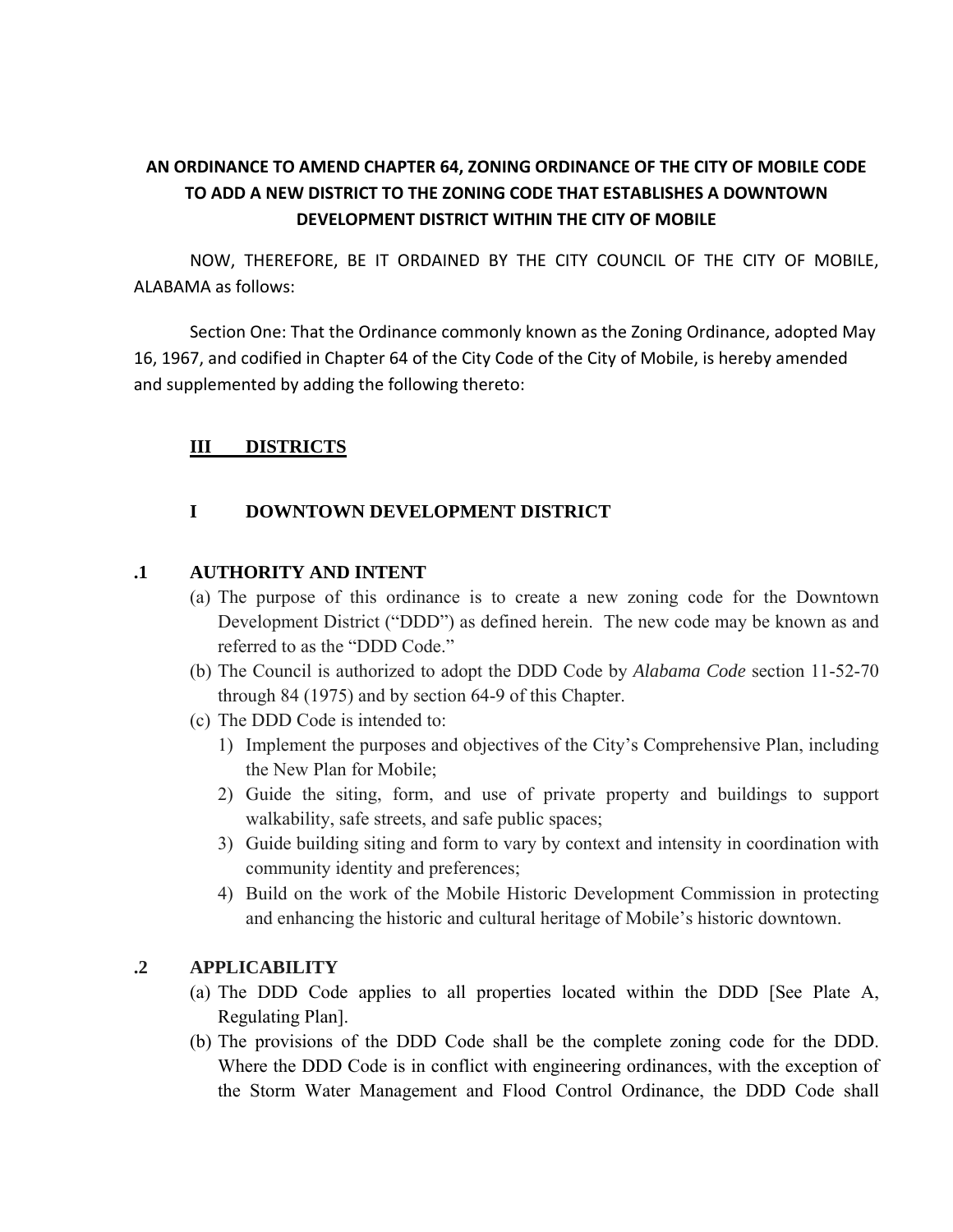govern. Where the DDD Code is silent on engineering issues, engineering ordinances shall govern.

- (c) Terms used throughout the DDD Code shall take their commonly accepted meanings or as defined herein (the "Definitions"). In the event conflicts arise between the Definitions and definitions in the Existing Local Codes, the Definitions take precedence.
- (d) The Definitions contain regulatory language that is integral to the DDD Code.

# **.3 ESTABLISHMENT OF SUB-DISTRICTS**

- (a) The DDD is divided into the following zoning sub-districts, referred to herein as transect sub-districts, and special districts:
	- 1) T-6: a mixed-use district of high intensity.
	- 2) T-5: a mixed-use district of medium intensity. T-5 is further subdivided into T-5.1 and T-5.2 sub-districts.
	- 3) T-4: a mixed-use district of low intensity, primarily residential uses and neighborhood retail.
	- 4) T-3: a low-density residential district.
	- 5) SD-WH: a special district established to guide the redevelopment of the portion of the DDD primarily dedicated to warehousing, manufacturing and buildings of similar characteristics.
	- 6) SD: all special districts except SD-WH require a master plan be completed in coordination with the Planning Section. Transect sub-districts are assigned through the master plan process. Master plans shall be approved by the Planning Commission and the City Council of Mobile.
- (b) The transect sub-districts and special district boundaries are as shown on the DDD Regulating Plan (see Plate A). Unless otherwise noted, transect sub-district boundaries are mapped along thoroughfare centerlines, and rear property lines and side property lines.
- (c) Regulations of section 64-3.I. pertaining to T-5 apply to all sub-districts of T-5.
- (d) Planned Unit Development, as set forth in Section 64-5 of the City Code, is not applicable within the DDD.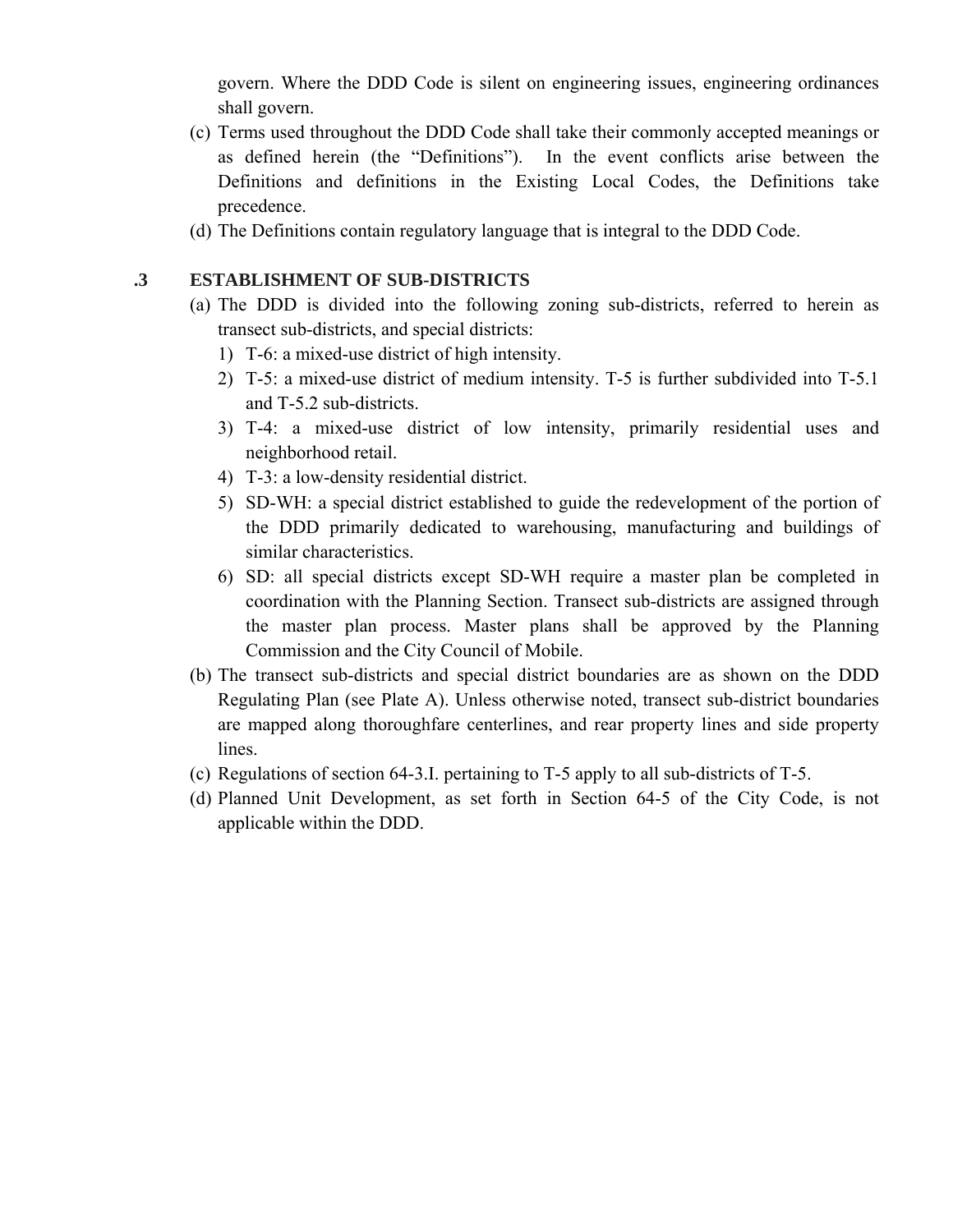PLATE A

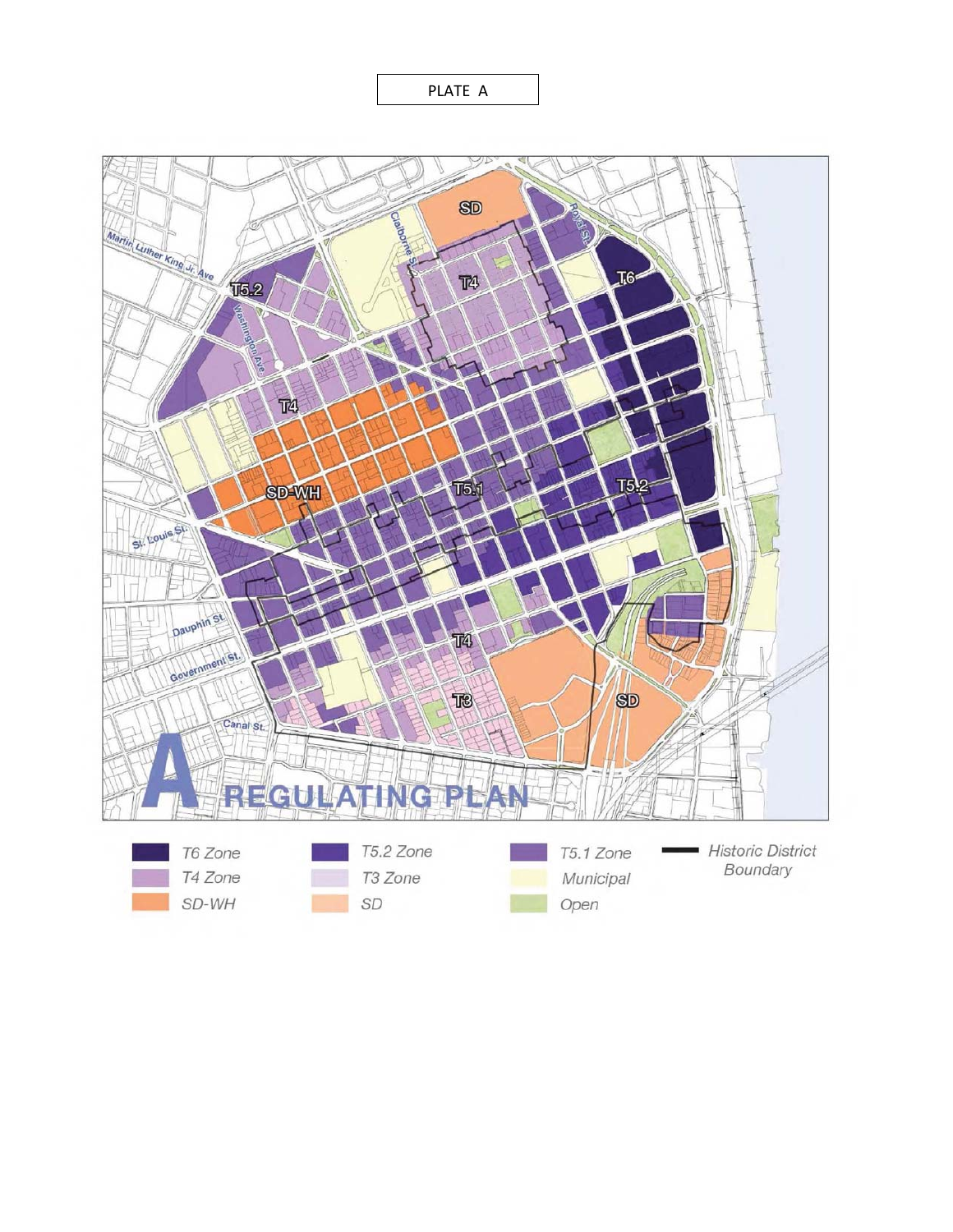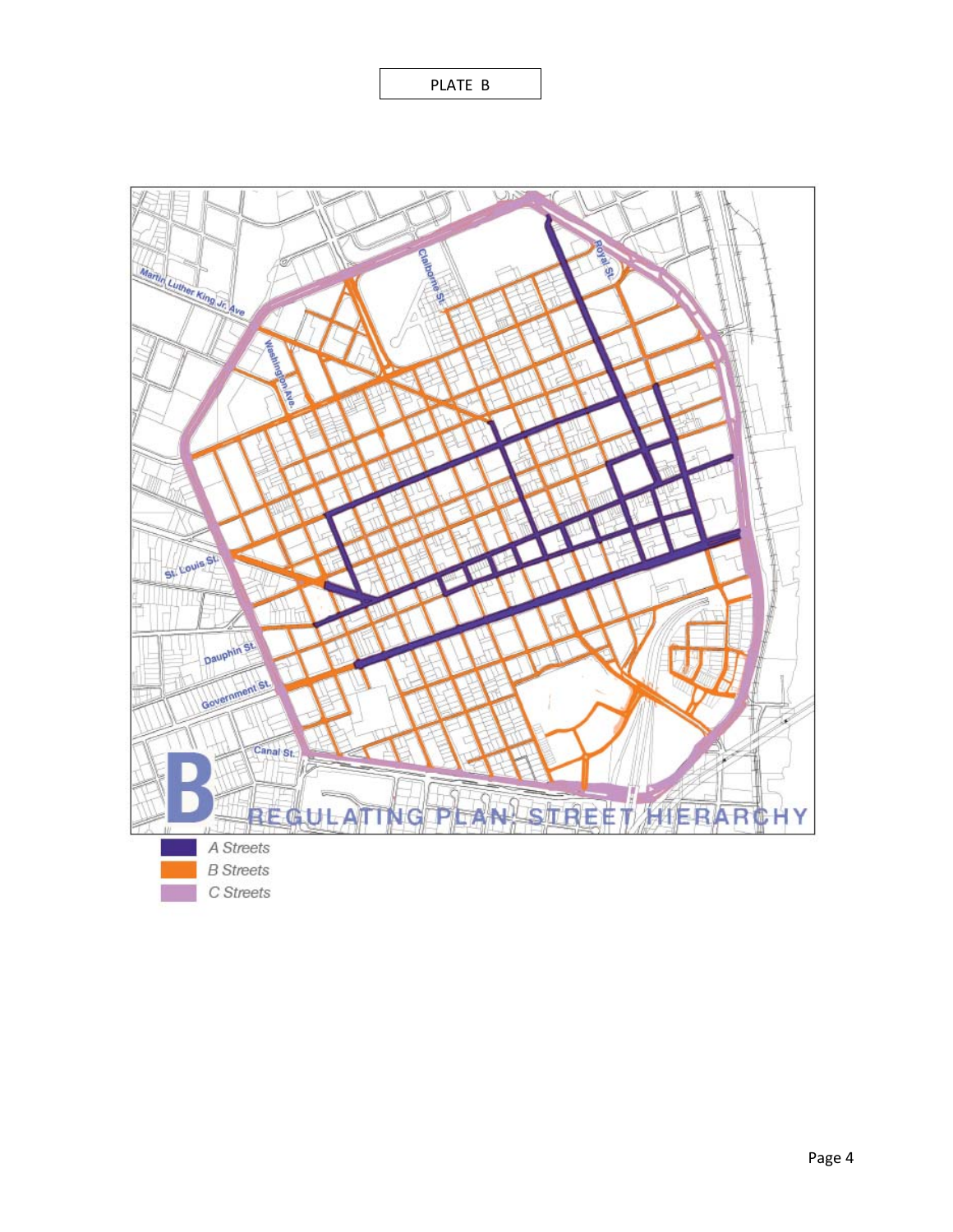# **.4 ADMINISTRATION, INSTRUCTION, AMENDMENTS AND VARIANCES**

### a) Administration

1) The administration of the plan review process within the Downtown Development District (DDD) shall be conducted by the Consolidated Review Committee (CRC) which shall have a maximum of five (5) members, and comprised of a representative from Planning, an architect from the A/E Department, a representative from the Historic Development Department, and up to two (2) other designees as the mayor may appoint. The actions of the Consolidated Review Committee shall be coordinated by the Planning Section of the Urban Development Department. The CRC shall expedite the permitting process by providing a single interface between the developer and the agencies.

I. The CRC shall be authorized to make minor adjustments to Site, Place and Building Specifications so that minor deviations may be resolved administratively. Minor adjustments shall be limited to:

i. Landscaping and Tree Requirements;

ii. Dimensional adjustments that do not constitute an increase or decrease of more than 10% for the following design elements: awnings, balconies, canopies, galleries, stoops, terraces and signage.

iii. Alternate building materials may be considered where the materials proposed are considered equivalent or better than the materials listed and regionally-available materials are preferred.

iv. Transparency requirements for windows may be reduced up to 5% of the minimum percentage required.

II. The CRC is not authorized to approve dimensional adjustments for lot size, set backs or building heights.

### b) Instructions

1) This section sets forth the standards applicable to the development and substantial improvement of structures and other elements of the built environment within private properties.

2) Plans required by this section are subject to approval by the Planning Section of the Urban Development Department (herein referred to as Planning Section).

3) All applications for development in the DDD require a predevelopment meeting. The predevelopment meeting shall include the applicant, the applicant's design professionals, the associated City Departments, and the CRC. Urban Development will be responsible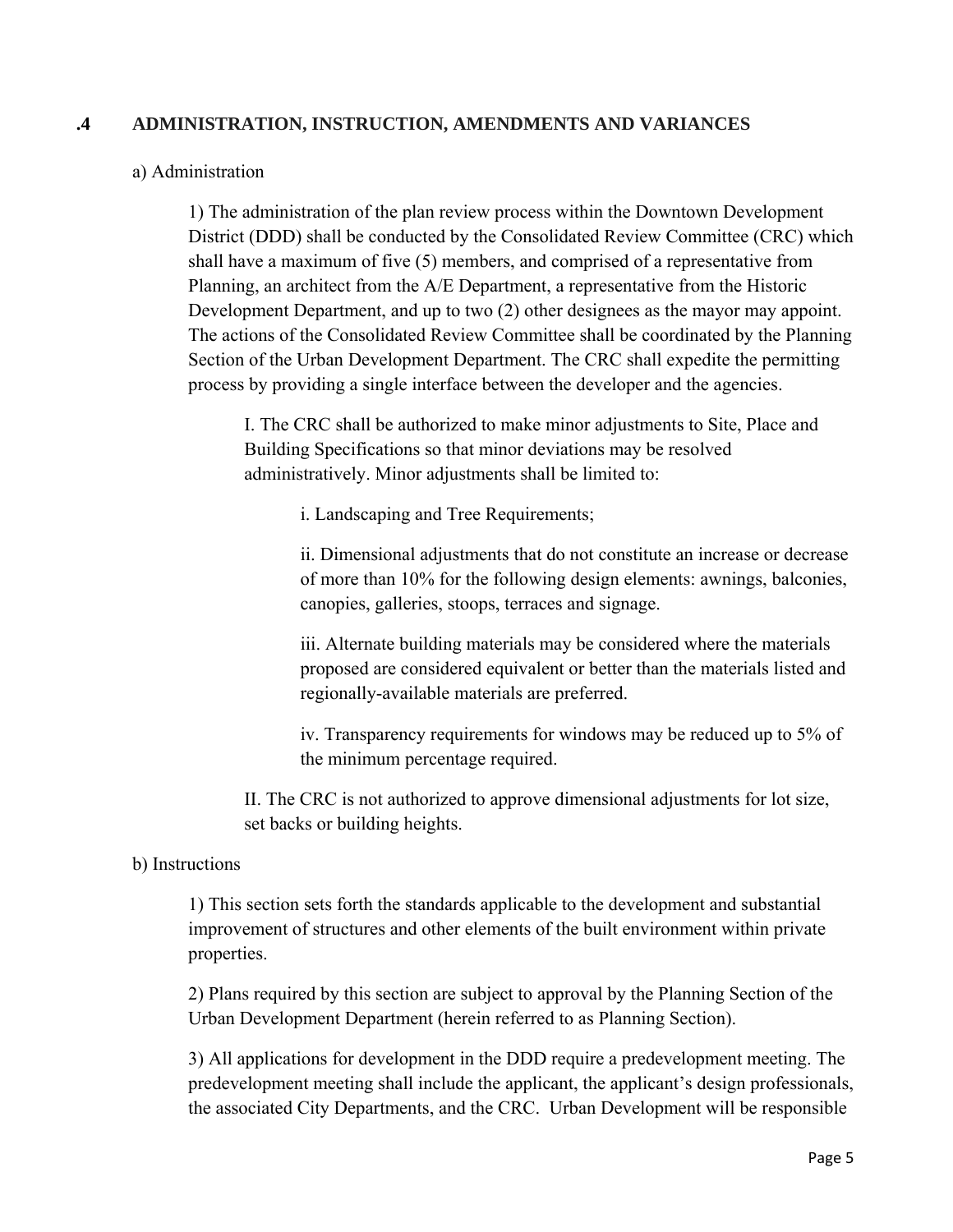for ensuring the applicable City Departments attend the predevelopment meeting. A predevelopment meeting will be scheduled at the request of the applicant.

4) This section requires two types of submittals: Site Plan and Building Specifications. The Building Specifications required for zoning review do not include construction documents required for building plan review. Both sets shall be submitted together. Site plans shall be sealed by a licensed design professional with the exception of a site plan for a single-family, detached dwelling less than 3 stories.

5) Site Plans submitted for approval shall comply with:

I. Nonconformities, if any (Section 64-3.I.5)

II. Site Plan: property standards (Section 64-3.I.8)

III. Site Plan: property use restrictions (Sections 64-3.I.9)

IV. Site Plan: building placement standards (Section 64-3.I.10)

V. Site Plan: garbage collection standards (Section 64-3.I.12)

6) Building Specifications submitted for approval shall demonstrate compliance with:

I. Building Specifications: building and parking deck height standards (Section 64-3.I.13)

II. Building Specifications: building material standards (Section 64-3.I.14)

III. Building Specifications: frontage standards (Section 64-3.I.15)

IV. Building Specifications: signage standards (Section 64-3.I.16)

7) Work in Historic Districts. All properties located in the DDD and a local historic district shall, in addition to complying with the development standards in 64-3.I.9 through .16, receive a Certificate of Appropriateness from the Architectural Review Board as required by section 44-76 of the City Code prior to receiving a building permit and/or undertaking work. Any deviation from the DDD requirements, as may be required by the ARB, will require a zoning variance prior to receiving a building permit and/or undertaking work.

c) Planning Approval. Uses in the chart identified by "P" in any column are permitted in that particular district upon approval of their location and site plan by the Planning Commission as being appropriate with regard to transportation and access, water supply, waste disposal, fire and police protection, and other public facilities; as not causing undue traffic congestion or creating a traffic hazard; and as being in harmony with the orderly and appropriate development of the district in which the use is located. Such uses are also subject to any conditions and limitations imposed by the Planning Commission.

d) Regulating Plan Amendments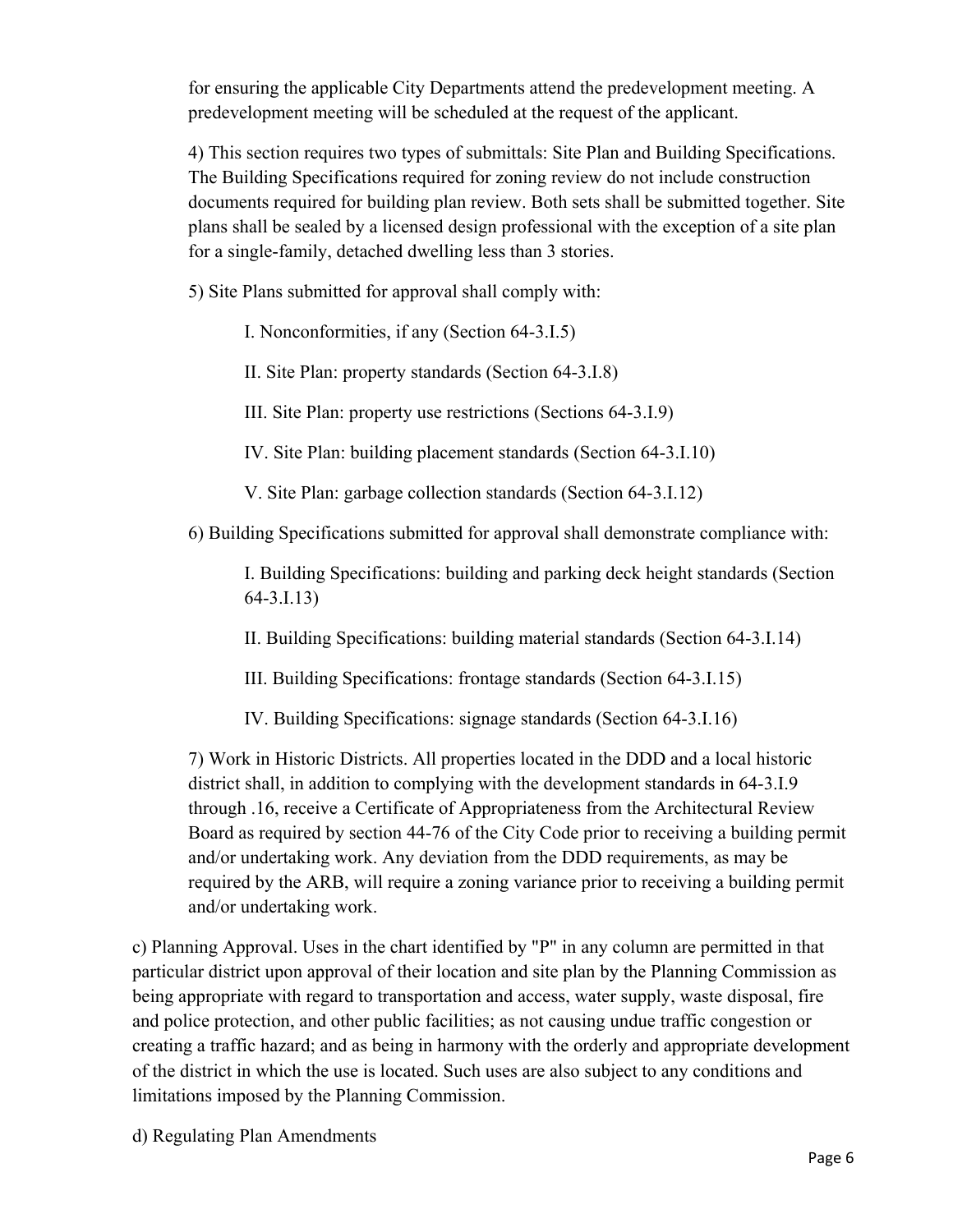1) Adjustments to the transect sub-district and special district boundaries are limited to the following:

I. Increases to the next higher transect sub-district provided the lot is adjacent to a lot of the higher transect sub-district for which the increase is requested. Adjustments to transect sub-districts require approval by the Planning Commission and City Council.

II. Reconciliations of transect sub-district require approval by the Planning Commission and City Council.

III. Modifications of boundaries resulting in a change from SD-WH to an adjacent mapped transect sub-district require approval by the Planning Commission and City Council.

2) Master plans executed for special district according to Section 64-3.I.3 that assign or modify transect sub-district and special district boundaries must be recorded as an amendment to a regulating plan.

d) Variances. An applicant may appeal any decision of the Planning Section and/or the CRC to the Board of Zoning Adjustment.

# **.5 NONCONFORMITIES**

(a) *Uses.*

1) Continuance of nonconforming uses. Except as hereinafter provided, the lawful operation of a nonconforming use, as such use existed on the effective date of this ordinance, or any amendment hereto, by which the use became a nonconforming use, may be continued. The number of dwelling units in a nonconforming dwelling use shall not be increased over the number of dwelling units existing in the nonconforming use on the effective date of this ordinance.

2) Expansion or enlargement of nonconforming uses. A nonconforming use may be expanded or enlarged only within the premises on which such nonconforming use was located on the effective date of this ordinance or on the effective date of any amendment hereto by which the use became a nonconforming use. Premises as used in this subsection shall mean the building in which the use is being carried on and the accessory buildings, appurtenances, driveways, parking and loading spaces, and the curtilage thereof.

3) Abandonment of nonconforming uses. A nonconforming use that has been abandoned or discontinued for a period of two years shall not thereafter be re-established.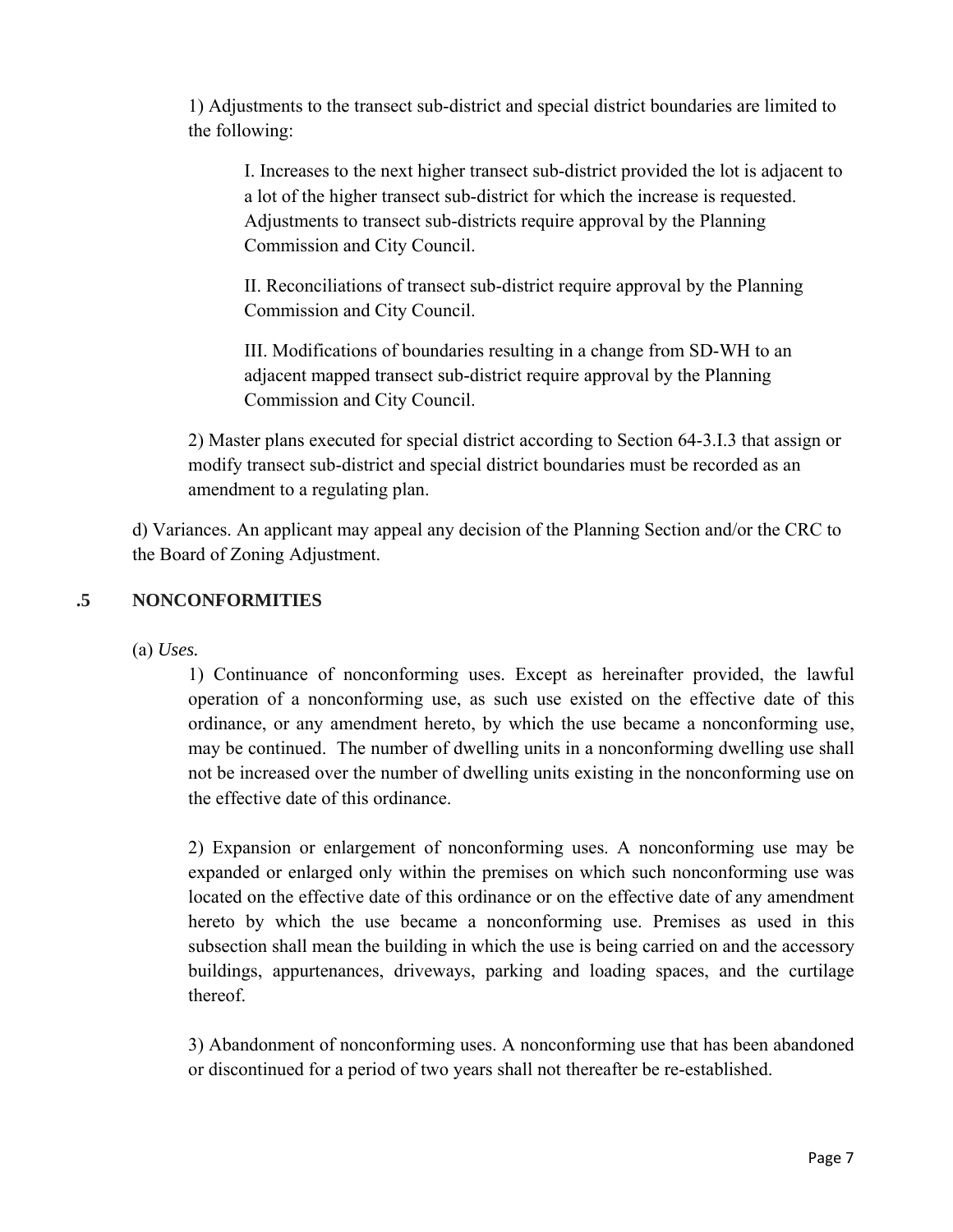### (b) *Structures.*

1) Continuance of nonconforming structures. Except as hereinafter provided, any nonconforming structure may be occupied and operated and maintained in a state of good repair.

2) Expansion or enlargement of nonconforming structures. A nonconforming structure may be expanded or enlarged on the premises owned on the effective date of this ordinance or on the effective date of any amendment hereto by which the structure became a nonconforming structure; provided, however, that the enlargement or expansion shall conform to the requirements of the DDD Code.

3) Restoration of damaged nonconforming structures. A nonconforming structure damaged in any manner and from any cause whatsoever may be restored, provided restoration is begun within one (1) year and completed within two (2) years of the date of the damage. The board of adjustment may grant an extension of the one-year or twoyear period upon application and showing of hardship.

(c) *Parking Lots.* Parking lots in existence as of the effective date of this ordinance shall conform to the requirements of 64-3.I.11(b)3 not later than two years following the effective date of this ordinance. Any parking lot that fails to timely conform shall be deemed an unlawful use and shall be discontinued.

### **.6 COMPLETE DEMOLITION PERMITS**

(a) "Complete Demolition," for the purposes of this section, is defined as the razing of one or more structure(s).

(b) Any Applicant seeking a permit for complete demolition within the DDD must provide the Urban Development Department with the following minimum information:

1) The date the owner acquired the property, purchase price, and condition on date of acquisition;

2) If an when the Structure has been cited or received a notice of violation of the city code;

3) Whether the Owner has complied with or attempted to bring the building into compliance with the city's International Property Maintenance Code (IPMC) and International Existing Building Code (IEBC); and if not, why? The amount of money it will cost to bring the building into minimal compliance with IPMC and/or rectify any Notices of Violation;

4) Whether the property has been listed for sale, prices asked and offers received, if any;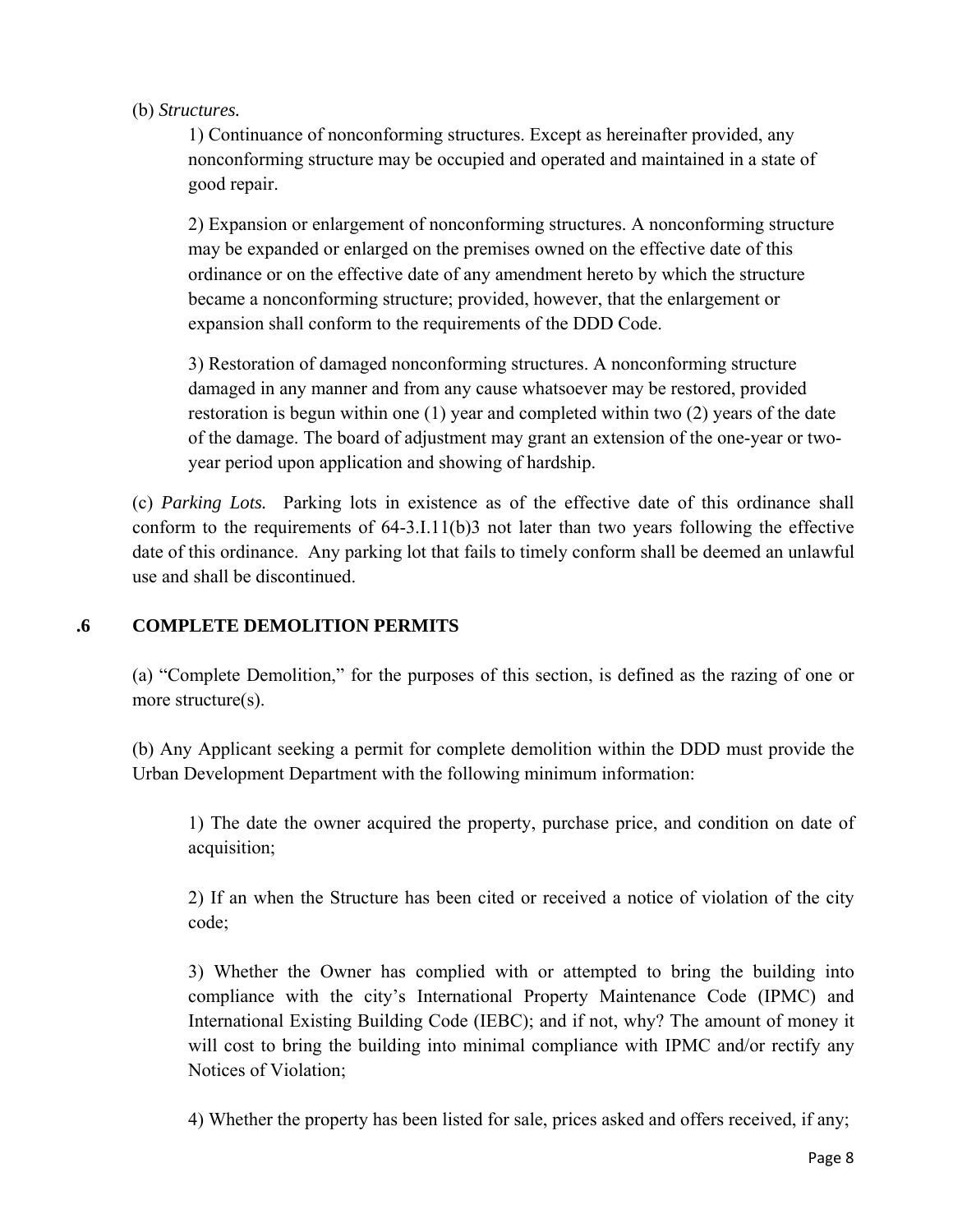5) Redevelopment plans for the property in question, the amounts expended upon such plans and the dates of such expenditures;

6) The opinion from a licensed structural engineer that the structure is in danger of collapse, if the Applicant proposes the demolition in order to protect public health and safety;

7) Any such other information as may reasonably be required by the Urban Development Department.

(c) Upon review of the above information, the Urban Development Department may approve or deny the demolition permit based on the following criteria:

1) Whether the demolition will impair the unique character of the DDD;

2) Whether there are redevelopment plans for the site;

3) Whether the redevelopment plans conform to the DDD Code;

4) Whether the demolition of the structure in question is necessary for the public health and safety due to the physical condition of the structure.

(d) Any Applicant denied a Demolition Permit by operation of this Code may appeal to the Board of Zoning Adjustment (BZA). The BZA may permit the structure to be demolished if it finds the structure is a hazard to the public health and safety due to its condition or that the enforcement of this Code presents an unreasonable economic hardship on the Owner.

1) This exception for unreasonable economic hardship shall be applicable to owners (or the Owner's assignee or lessee) of Structures who have expended significant sums of money on development plans involving the demolition of such structures.

2) In determining whether to grant a waiver under this exception, the BZA shall weigh the economic hardship and investment expectations of the Owner (or the owner's assignee or lessee) against the potential damage to the structure and of the surrounding built environment in question.

3) The mere purchase of a structure for future development without further development expenditures shall not be classified as an unreasonable economic hardship.

(e) An owner or authorized representative of an owner appealing to the BZA pursuant to Section 64-3.I.6 (d) shall submit by affidavit to the BZA at least the following: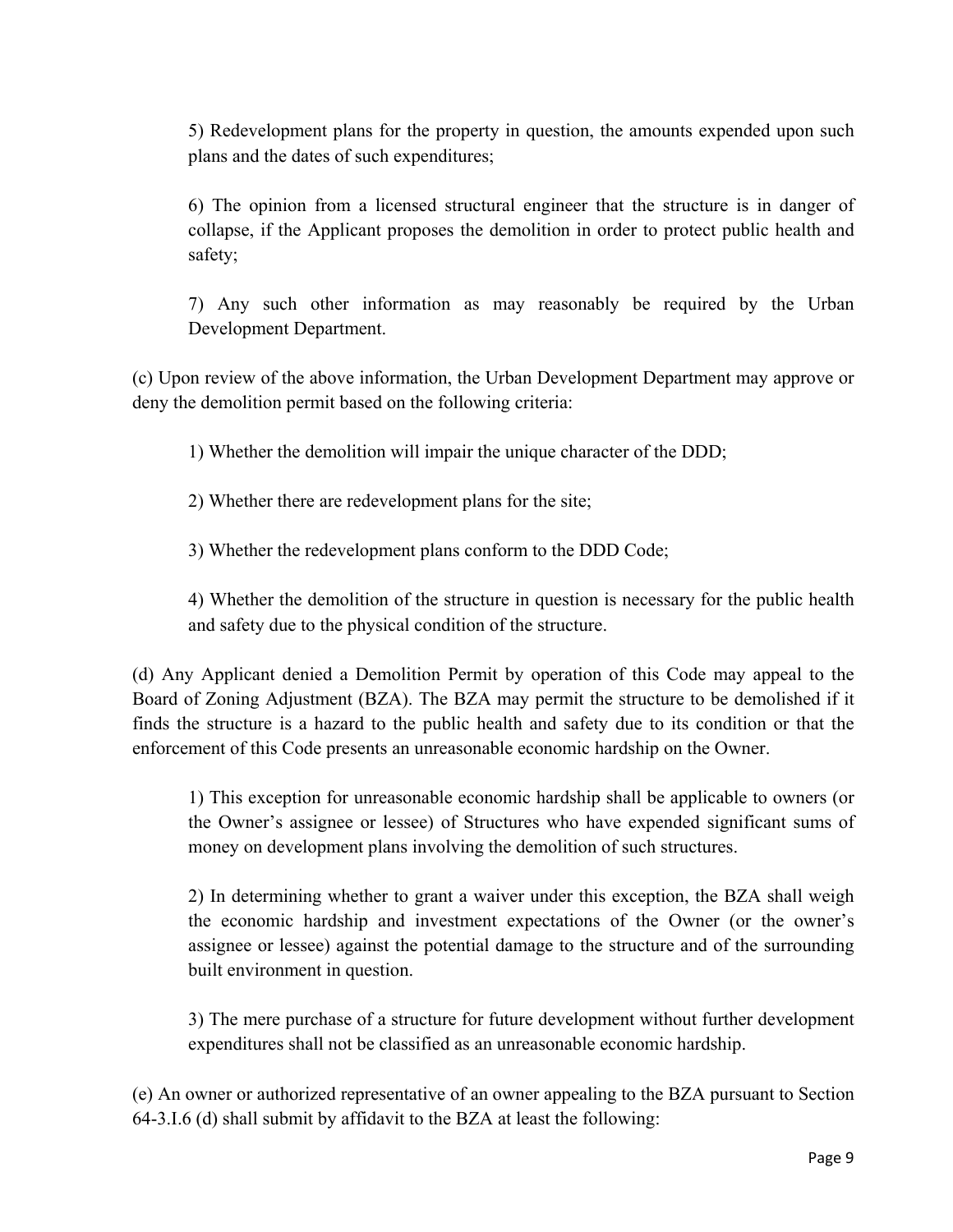1) Replacement construction plans for the property in question and amounts expended upon such plans, including an itemization of each and every expenditure, and the dates of such expenditures

2) Whether there are definite plans for reuse of the property if the proposed demolition is carried out.

### **.7 NOISE RESTRICTIONS IN THE DDD**

The noise regulations in section 39-96 of the *City Code* shall apply throughout the DDD. The noise restriction regulations in section 39-96.1 of the *City Code* shall apply to all sub-districts where residential uses are allowed by right.

# **.8 SITE PLAN: PROPERTY STANDARDS**

- (a) The portion of a property abutting a right-of-way is assigned a primary frontage or secondary frontage as follows:
	- 1) Frontages are assigned on the frontage hierarchy map.
	- 2) Properties may be assigned more than one frontage.
	- 3) Elements of the built environment within the front setback are subject to all the requirements of sections 64-3.I.13 through .16.
- (b) Newly platted properties, subdivisions of existing properties and newly assembled properties shall comply with the following property width restrictions as measured along their primary frontage:
	- 1) T3: 40 ft. min., 120 ft. max.
	- 2) T4: 18 ft. min., 120 ft. max.
	- 3) T5.1 & T5.2: 14 ft. min., 180 ft. max.
	- 4) T6: 14 ft. min., no max.
	- 5) In any sub-district, a property that exceeds the maximum property size as set forth above and existing as of the effective date of this Section, may be developed as one property.
- (c) Properties may be assembled with Planning Commission approval according to the following:
	- 1) Where multiple properties to be assembled into a single property are within more than one transect sub-district, the assembly requires a Regulating Plan amendment.
- (d) Setbacks and buildings per lot shall comply with the following standards as set out in Table 1: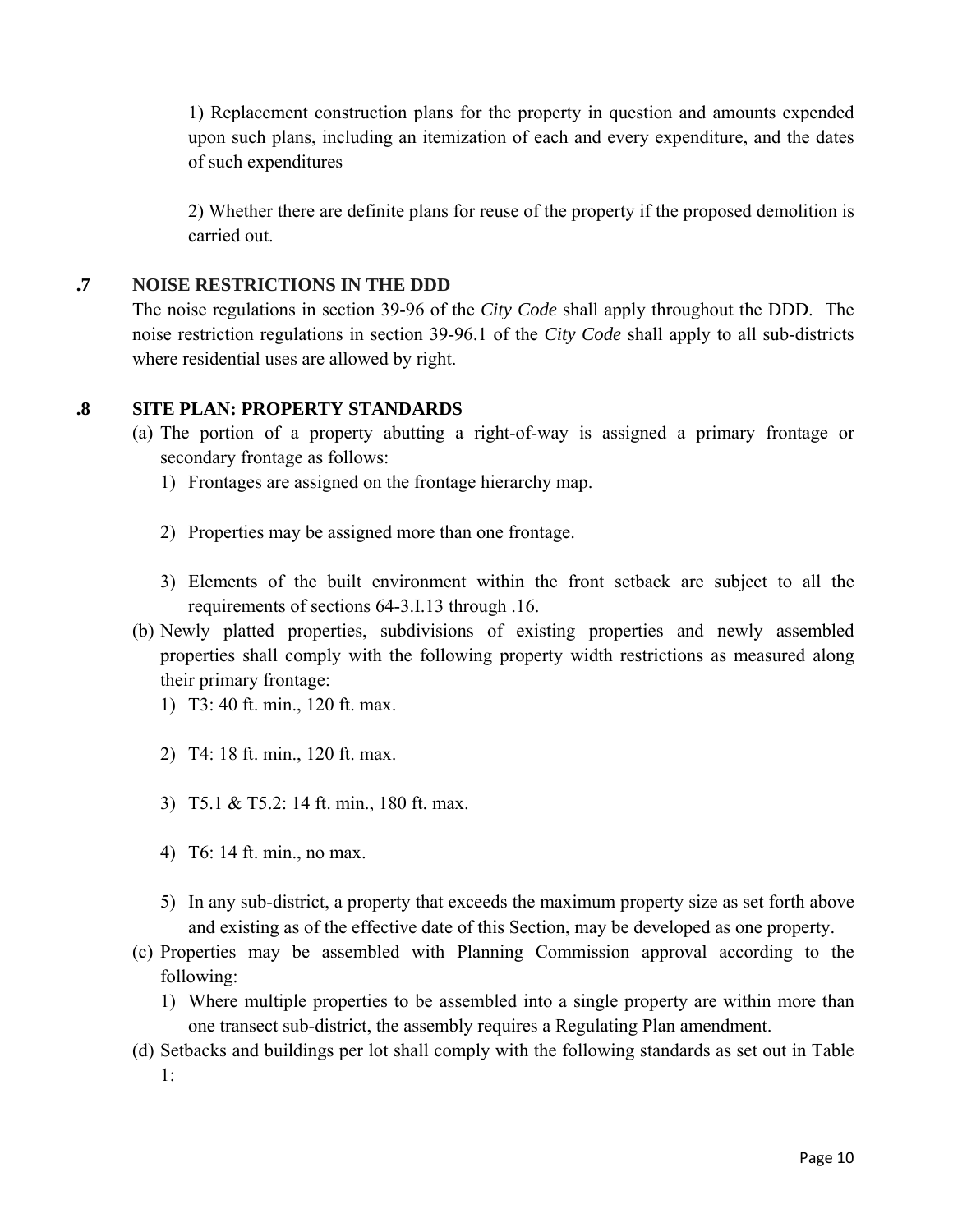# **Table 1: Site Configuration**

| Sub-<br><b>District</b> |                                                | <b>Setbacks</b>  |                                |                 | <b>Buildings</b><br>Per Lot <sup>2</sup> |                         |                                                     |  |                                                 |
|-------------------------|------------------------------------------------|------------------|--------------------------------|-----------------|------------------------------------------|-------------------------|-----------------------------------------------------|--|-------------------------------------------------|
|                         | Front <sup>3</sup>                             | <b>Secondary</b> | Side <sup>4</sup>              | $\text{Rear}^4$ |                                          |                         |                                                     |  |                                                 |
| $T-3$                   | Primary<br>Buildings:<br>$10$ ft - $18$ ft     | 5 ft min.        | $10$ ft<br>$min.$ <sup>1</sup> | $20$ ft<br>min. | 2 max.                                   |                         |                                                     |  |                                                 |
|                         | Parking:                                       |                  |                                |                 |                                          |                         |                                                     |  |                                                 |
|                         | 30 ft                                          |                  |                                |                 |                                          |                         |                                                     |  |                                                 |
| $T-4$                   | Primary<br><b>Buildings:</b><br>$0$ ft - 12 ft | 0 ft min.        | $0$ ft.<br>min.                | $0$ ft.<br>min. | 3 max.                                   |                         |                                                     |  |                                                 |
|                         | Parking:                                       |                  |                                |                 |                                          |                         |                                                     |  |                                                 |
|                         | $20$ ft                                        |                  |                                |                 |                                          |                         |                                                     |  |                                                 |
| $T-5.1$                 | Primary<br>Buildings:                          | 12 ft max.       | $0$ ft.<br>min.                | $0$ ft.<br>min. | no max.                                  | $\mathbf{1}$            | Shall match setbacks of<br>adjacent buildings where |  |                                                 |
|                         | 0 ft - 5 ft <sup>1</sup>                       |                  |                                |                 |                                          |                         | they differ from the<br>standard.                   |  |                                                 |
|                         | Parking:                                       |                  |                                |                 |                                          |                         |                                                     |  |                                                 |
|                         | $20$ ft                                        |                  |                                |                 |                                          |                         |                                                     |  |                                                 |
| $T-5.2$                 | Primary<br>Buildings:                          | 12 ft max.       | $0$ ft.<br>min.                | $0$ ft.<br>min. | no max.                                  | $\overline{\mathbf{c}}$ | Structures containing<br>enclosed conditioned       |  |                                                 |
|                         | 0 ft - 5 ft <sup>1</sup>                       |                  |                                |                 |                                          |                         | space.                                              |  |                                                 |
|                         | Parking:                                       |                  |                                |                 |                                          |                         |                                                     |  |                                                 |
|                         | $20$ ft                                        |                  |                                |                 |                                          |                         |                                                     |  |                                                 |
| $T-6$                   | Primary<br><b>Buildings:</b>                   | 12 ft max.       | $0$ ft.<br>min.                | $0$ ft.<br>min. | no max.                                  | 3                       | Buildings along<br>Government Street may            |  |                                                 |
|                         | 0 ft - $10 \text{ ft}^1$                       |                  |                                |                 |                                          |                         |                                                     |  | be set back an additional<br>12 feet beyond the |
|                         | Parking:                                       |                  |                                |                 |                                          |                         | maximum Front Setback.                              |  |                                                 |
|                         | $20$ ft at                                     |                  |                                |                 |                                          |                         |                                                     |  |                                                 |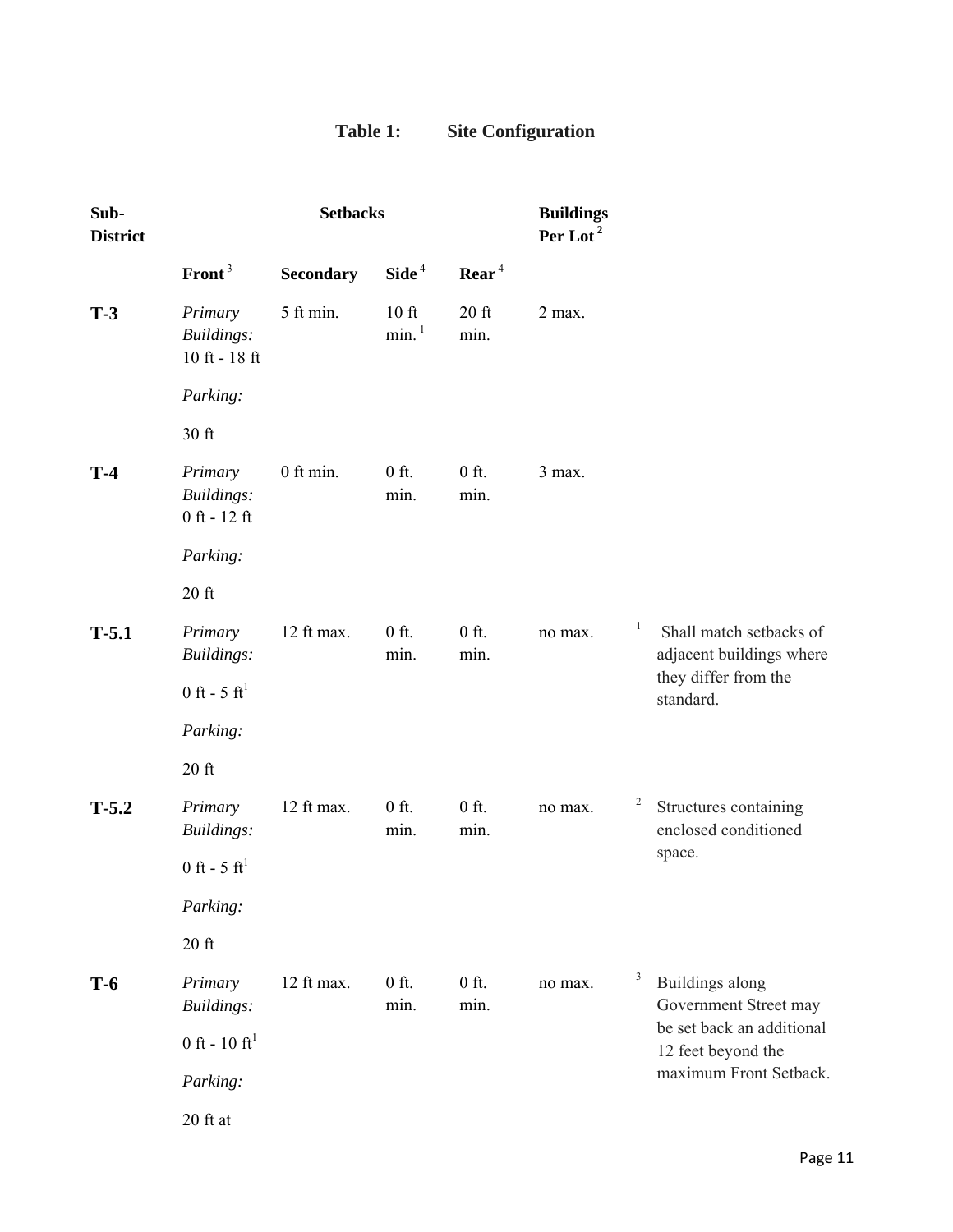|              | ground<br>floor,<br>unrestricted<br>upper<br>stories |           |                 |                 |         |   |                                                   |
|--------------|------------------------------------------------------|-----------|-----------------|-----------------|---------|---|---------------------------------------------------|
| <b>SD-WH</b> | Primary<br>Buildings:                                | 0 ft min. | $0$ ft.<br>min. | $0$ ft.<br>min. | no max. | 4 | Side and rear setbacks for<br>outbuildings may be |
|              | $0$ ft - $10$ ft                                     |           |                 |                 |         |   | reduced to 5 feet.                                |
|              | Parking:                                             |           |                 |                 |         |   |                                                   |
|              | unrestricted                                         |           |                 |                 |         |   |                                                   |

| <b>Use Category</b>  | <b>Use Sub-Category</b>                             | <b>Transect sub-districts and Special Districts</b> |             |             |             |              |             |  |
|----------------------|-----------------------------------------------------|-----------------------------------------------------|-------------|-------------|-------------|--------------|-------------|--|
|                      |                                                     | T3<br>T4                                            | T5.1        | T5.2        | T6          | <b>SD-WH</b> |             |  |
|                      | Warehousing & Mini-Storage                          |                                                     |             | $\mathbf R$ | R           | $\mathbf R$  | R           |  |
|                      | Mixed-use Light Manufacturing<br>Component          |                                                     |             | R           | $\bf R$     | $\mathbf R$  | $\bf R$     |  |
|                      | Manufacturing - Light (5,000 sf max,<br>non-toxic)  |                                                     |             | $\mathbf R$ | $\mathbf R$ | $\mathbf R$  | $\mathbf R$ |  |
| <b>Industrial</b>    | Manufacturing - Heavy (over 5000<br>sf, non-toxic)  |                                                     |             |             |             |              | $\bf R$     |  |
|                      | Processing of Food and Beverage<br>Products         |                                                     |             |             |             |              | $\mathbf R$ |  |
|                      | Laboratory Facility                                 |                                                     |             |             | $\mathbf R$ | $\mathbf R$  | $\bf R$     |  |
|                      | Distribution Facility                               |                                                     |             |             |             |              | $\mathbf R$ |  |
|                      | <b>Nursery Stock Growing, Processing</b><br>& Sales |                                                     | $\mathbf R$ | $\mathbf R$ | R           | R            | $\mathbf R$ |  |
| <b>Agricultural</b>  | Produce Growing, Processing &<br><b>Sales</b>       |                                                     | $\mathbf R$ | $\mathbf R$ | $\mathbf R$ | $\mathbf R$  | $\mathbf R$ |  |
|                      | Private Educational Facility<br>(Daycare)           | R                                                   | $\bf R$     | $\mathbf R$ | $\bf R$     | $\mathbf R$  | $\bf R$     |  |
| <b>Education</b>     | Private Educational Facility<br>(Elementary)        |                                                     | $\mathbf R$ | R           | $\bf R$     | $\mathbf R$  | $\bf R$     |  |
|                      | Private Educational Facility (All<br>Levels)        |                                                     |             | $\mathbf R$ | R           | R            | $\bf R$     |  |
|                      | Religious Institution (including<br>Educational)    | R                                                   | $\bf R$     | $\mathbf R$ | $\bf R$     | $\mathbf R$  | $\bf R$     |  |
|                      | <b>Funeral Home</b>                                 |                                                     | $\mathbf R$ | $\mathbf R$ | $\bf R$     | $\mathbf R$  | $\bf R$     |  |
| <b>Civic Support</b> | Hospital, Medical Offices,<br>Veterinary Medicine   |                                                     | $\mathbf R$ | $\mathbf R$ | $\mathbf R$ | $\mathbf R$  | $\mathbf R$ |  |
|                      | <b>Ambulance Service</b>                            |                                                     | $\mathbf R$ | $\mathbf R$ | $\bf R$     | $\mathbf R$  | $\mathbf R$ |  |

# **TABLE 2: USE TABLE**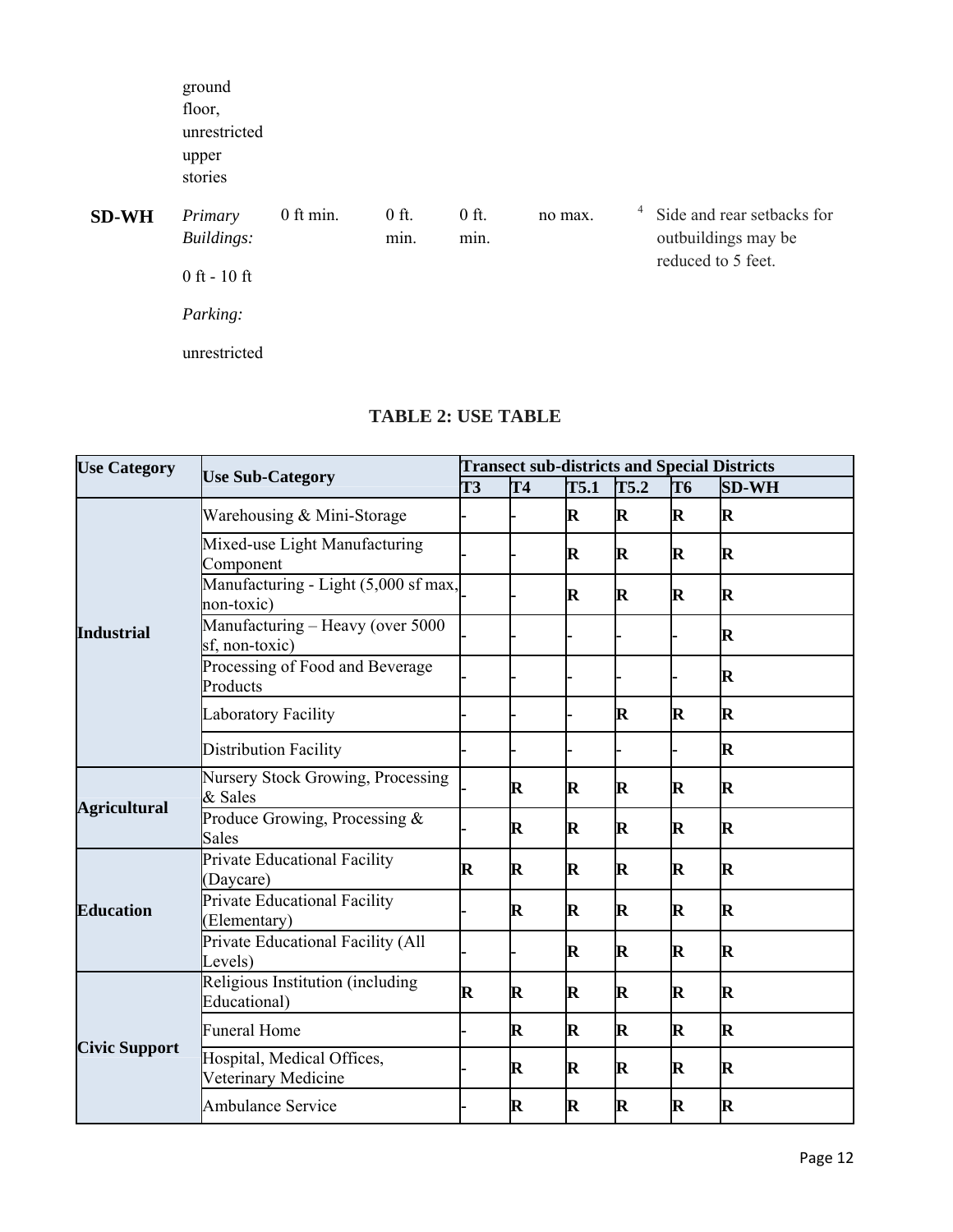| <b>Use Category</b> | <b>Use Sub-Category</b>                            | <b>Transect sub-districts and Special Districts</b><br>T <sub>3</sub> |             |                         |                         |                         |                         |  |
|---------------------|----------------------------------------------------|-----------------------------------------------------------------------|-------------|-------------------------|-------------------------|-------------------------|-------------------------|--|
|                     |                                                    |                                                                       | T4          | T5.1                    | T5.2                    | T6                      | <b>SD-WH</b>            |  |
|                     | Automotive Services - Light (5,000<br>sf max)      |                                                                       |             | $\mathbf R$             | R                       | $\mathbf R$             | $\mathbf R$             |  |
| <b>Automotive</b>   | Automotive Services - Heavy (over<br>$5000$ sf)    |                                                                       |             |                         |                         |                         | $\mathbf R$             |  |
|                     | <b>Parking Structure</b>                           |                                                                       |             |                         | $\mathbf R$             | R                       | $\mathbf R$             |  |
|                     | <b>Gas Station</b>                                 |                                                                       |             | $\overline{\mathbf{C}}$ | $\overline{\mathbf{C}}$ | $\overline{\mathbf{C}}$ | $\overline{\mathbf{C}}$ |  |
|                     | <b>Single Family Dwelling</b><br>$\bf R$           |                                                                       | $\mathbf R$ | $\mathbf R$             | R                       | $\bf R$                 | R                       |  |
|                     | Two-Family Dwelling                                | $\bf R$                                                               | $\bf R$     | $\mathbf R$             | $\bf R$                 | $\mathbf R$             | R                       |  |
|                     | Multi-Family Dwelling                              |                                                                       | $\bf R$     | $\mathbf R$             | R                       | $\bf R$                 | R                       |  |
|                     | <b>Accessory Dwelling Unit</b>                     | $\mathbf R$                                                           | $\mathbf R$ | $\mathbf R$             |                         |                         | $\mathbf R$             |  |
| <b>Residential</b>  | Senior & Elderly Housing                           | $\mathbf R$                                                           | $\mathbf R$ | $\mathbf R$             | R                       | $\bf R$                 | R                       |  |
|                     | Nursing & Retirement Housing                       | $\mathbf R$                                                           | $\mathbf R$ | $\mathbf R$             | $\mathbf R$             | $\mathbf R$             | $\bf R$                 |  |
|                     | Boarding Houses & Dormitories                      | $\mathbf R$                                                           | $\bf R$     | $\mathbf R$             | R                       | $\bf R$                 | R                       |  |
|                     | Homeless & Emergency Shelter                       |                                                                       | P           | P                       | P                       | P                       | P                       |  |
|                     | Mixed-use Residential Component                    |                                                                       | $\mathbf R$ | $\mathbf R$             | R                       | $\bf R$                 | R                       |  |
|                     | Hotel (no room limit)                              |                                                                       |             |                         | $\mathbf R$             | $\mathbf R$             | R                       |  |
| Lodging             | Inn (up to 20 rooms)                               |                                                                       | $\mathbf R$ | $\mathbf R$             | $\mathbf R$             | $\bf R$                 | R                       |  |
|                     | Bed and Breakfast (up to 5 rooms)                  | $\bf R$                                                               | $\mathbf R$ | $\mathbf R$             | $\bf R$                 | $\bf R$                 | R                       |  |
|                     | Home-office (non-primary use)                      | $\mathbf R$                                                           | $\bf R$     | $\mathbf R$             | R                       | $\mathbf R$             | R                       |  |
|                     | Live-work (office up to 15% of<br>building sf.)    | $\mathbf R$                                                           | $\mathbf R$ | $\mathbf R$             | R                       | $\mathbf R$             | R                       |  |
| <b>Office</b>       | Work-live (office up to 80% of<br>building sf.)    |                                                                       | $\mathbf R$ | R                       | R                       | $\mathbf R$             | R                       |  |
|                     | Mixed-use Office Component                         |                                                                       | $\mathbf R$ | $\mathbf R$             | $\mathbf R$             | $\mathbf R$             | R                       |  |
|                     | Office Building                                    |                                                                       | $\bf R$     | $\mathbf R$             | $\mathbf R$             | $\mathbf R$             | R                       |  |
|                     | Live-work (retail up to 15% of<br>building sf.)    | $\mathbf R$                                                           | $\mathbf R$ | $\mathbf R$             | $\mathbf R$             | $\mathbf R$             | $\bf R$                 |  |
|                     | Work-live (retail up to $80\%$ of<br>building sf.) |                                                                       | $\mathbf R$ | $\mathbf R$             | $\mathbf R$             | $\mathbf R$             | $\bf R$                 |  |
| <b>Commercial</b>   | Mixed-use Retail Component                         |                                                                       | $\bf R$     | $\mathbf R$             | $\mathbf R$             | $\mathbf R$             | R                       |  |
|                     | Retail Building                                    |                                                                       | $\mathbf R$ | $\mathbf R$             | $\mathbf R$             | $\mathbf R$             | R                       |  |
|                     | Cafe                                               |                                                                       | $\mathbf R$ | R                       | $\mathbf R$             | $\mathbf R$             | $\bf R$                 |  |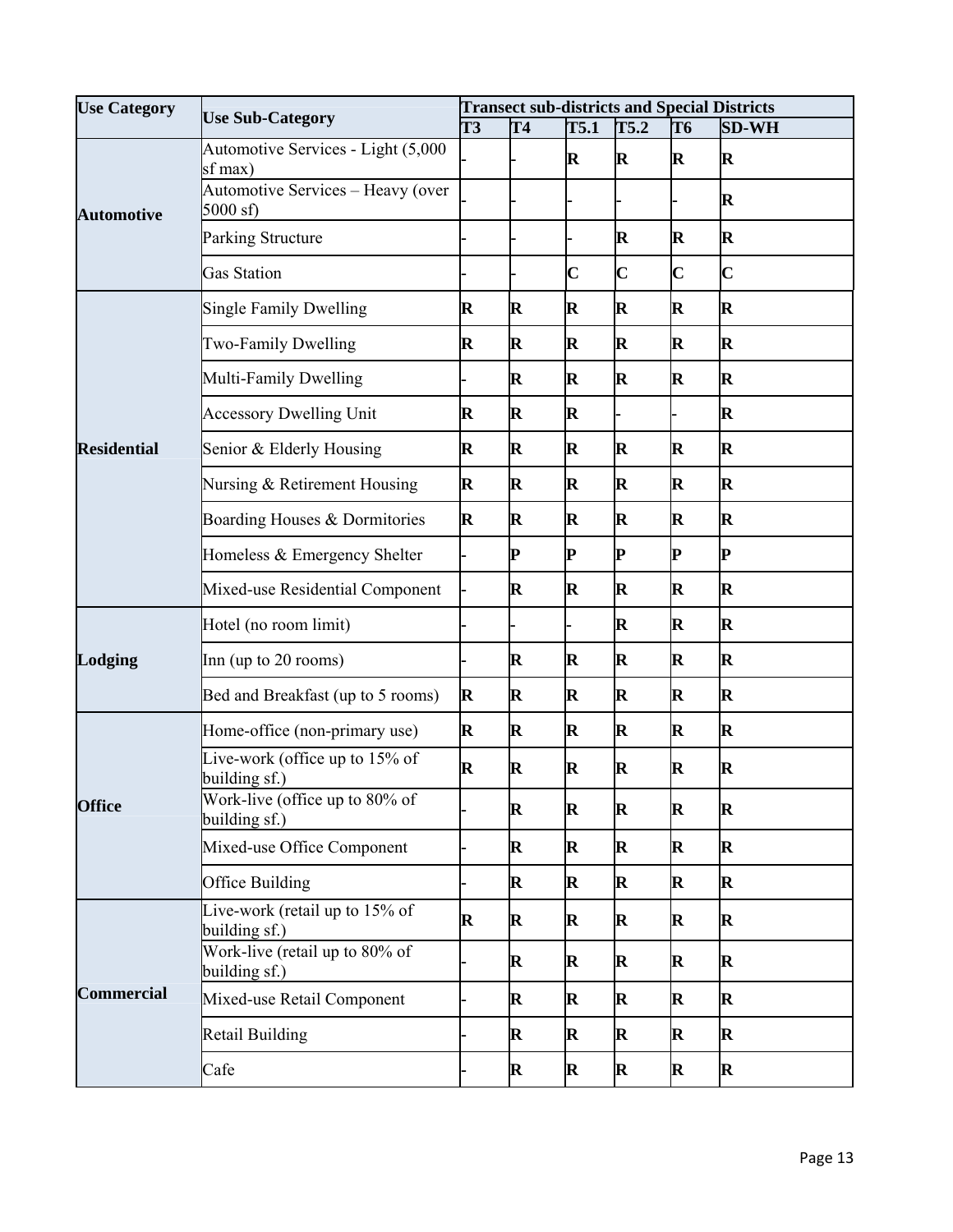| <b>Use Category</b> | <b>Use Sub-Category</b>                                                                       |  | <b>Transect sub-districts and Special Districts</b> |      |      |                |              |  |  |
|---------------------|-----------------------------------------------------------------------------------------------|--|-----------------------------------------------------|------|------|----------------|--------------|--|--|
|                     |                                                                                               |  | T <sub>4</sub>                                      | T5.1 | T5.2 | T <sub>6</sub> | <b>SD-WH</b> |  |  |
|                     | Restaurant, Bar, Catering,<br>Entertainment, Theater, with<br>occupancy load over 100 persons |  |                                                     |      | IP   |                | R            |  |  |
|                     | Drive-thru Retail                                                                             |  |                                                     |      |      |                |              |  |  |

# **NOTE:** None of the above permitted uses include an "Adult Entertainment Enterprise" as defined in 64.2

#### **KEY**

- **R** Permitted By-Right
- **C** Permitted By-Right on Lots with a C-Street Overlay
- **P** Planning Approval

# **.9 SITE PLAN: PROPERTY USE RESTRICTIONS**

- (a) Property use is limited according to Table 2.
- (b) Parking, except structured parking, is subordinate to uses permitted under this ordinance and shall not be used as a primary use on a property.

# **.10 SITE PLAN: BUILDING PLACEMENT STANDARDS**

- (a) Property coverage by buildings in T-3 and T-4 shall not exceed 75 percent of net property area.
- (b) The number of buildings permitted on one property shall not exceed the maximum buildings per property according to Table 1. Where multiple buildings occupy a single property a principal building shall be designated.
- (c) Buildings shall be setback from the boundaries of their properties according to Table 1. Buildings may exceed the maximum front setback along a C-Street frontage. Buildings along Government Street may be setback an additional 12 feet beyond the Table 1 standards.
- (d) The facade shall be parallel to the primary front property line. The primary entrance shall be through the facade. Facades are not required to be parallel to the primary front property line within 20 feet of corners.

# **.11 SITE PLAN: PARKING STANDARDS**

- (a) Required Vehicular Parking
	- 1) Vehicular parking is not required in T-3, T-4, T-5 and SD-WH, or for structures existing before the date of the adoption of this form-based code.
	- 2) Within T-6 parking shall be provided for all new construction at the following minimum rates:
		- I. Office: 3 spaces per 1,000 square feet.
		- II. Lodging: 1 space per bedroom.
		- III. Residential: 1 space per unit.
		- IV. Retail: no required parking.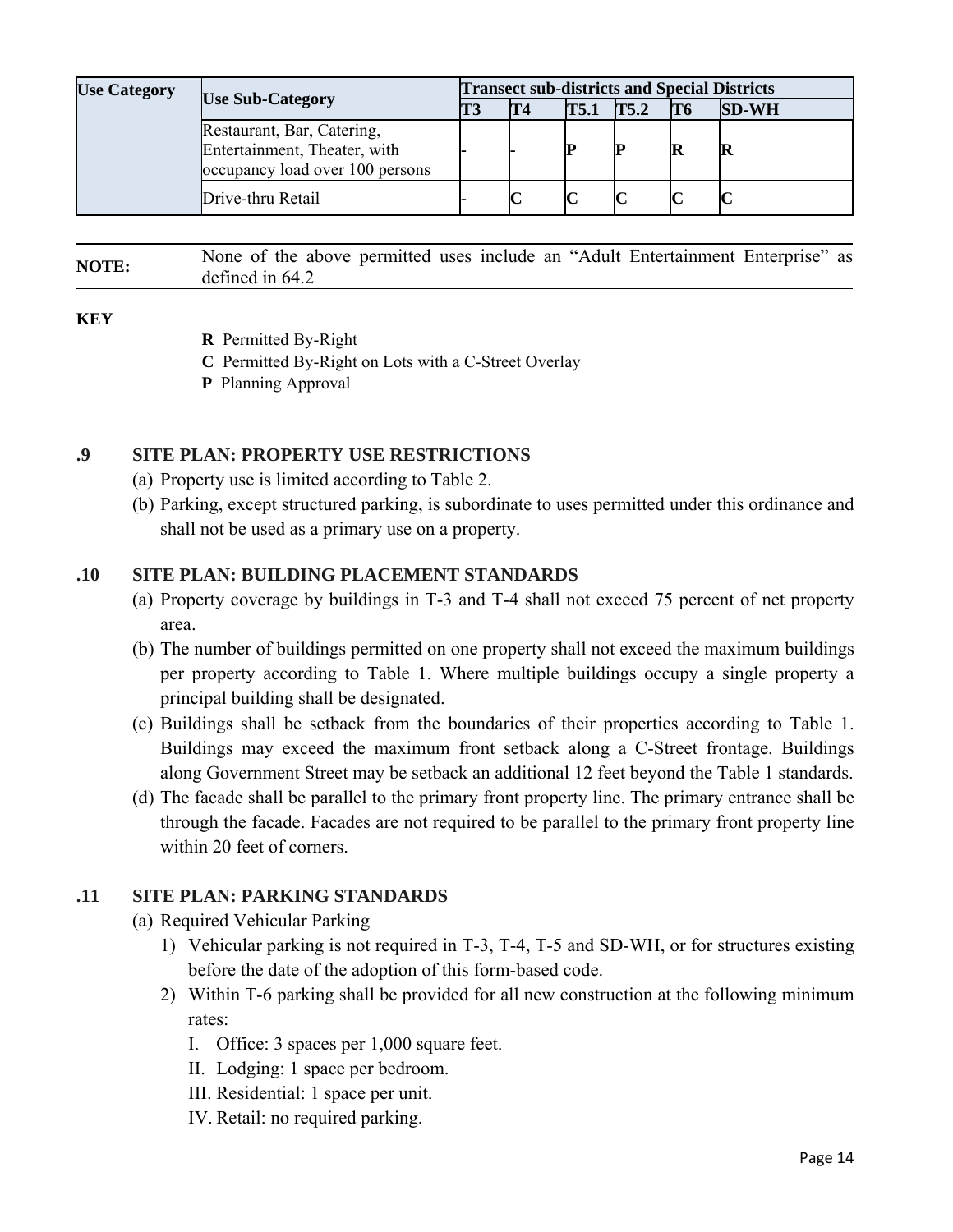V. Restaurant and café: no required parking.

- 3) On-street parking spaces in parking lanes corresponding to property frontages may be counted towards required parking in T-6. On-street parking shall remain available to the public and cannot be restricted to use by the fronting properties.
- 4) Required parking in T-6 may be provided off-site by purchase or lease from a civic parking reserve or private parking lot or structure within 1500 feet of the property.
- (b) Vehicular Parking Design Requirements
	- 1) All off-street parking spaces and aisles shall meet AASHTO size and configuration standards.
	- 2) Parking structures and parking lots over 20 spaces are prohibited in T-3 and T-4.
	- 3) For parking lots along frontages, one of the following screening options is required:
		- I. Liner buildings may be used to screen parking lots.
		- II. A hedge combined with a metal fence or masonry wall with or without a hedge may be used to screen parking lots. Hedges shall be a minimum of 3 feet in height at the time of planting; walls and fences shall be a minimum of 3 feet in height.
		- III. When parking lots are surfaced with crushed stone, brick, rolled concrete pavers, or cellular grassed concrete pavers, screening requirements may be satisfied by trees spaced a maximum of 30 feet on center.
		- IV. Within c-street frontages, screening is not required.
	- 4) For parking structures along frontages, one of the following screening options is required:
		- I. Liner buildings shall wrap a minimum of 70% of the width of parking structures at ground floor frontages.
		- II. Within B-street frontages, a hedge combined with a metal fence or masonry wall may be used to screen parking structures. Hedges shall be a minimum of 3 feet in height at the time of planting; walls and fences shall be a minimum of 3 feet in height.
		- III. Within C-street frontages, screening is not required.
	- 5) One interior heritage tree shall be planted for every 15 spaces for parking lots over 50 spaces.
- (c) Vehicular Parking Access
	- 1) Parking shall be accessed from the secondary frontage where available.
	- 2) Where secondary frontages are not available, parking may be accessed by driveways at the primary frontage provided the property width exceeds the following:
		- I. T3  $&$  T4: 42 feet minimum.
		- II. T5: 54 feet minimum.
		- III. T6: 72 feet minimum.
		- IV. SD-WH: 54 feet minimum.
	- 3) Driveways are limited to 25 feet in width within the frontage. Driveways in T-3 and T-4 are limited to 10 feet in width within the front setback along primary frontages.
	- 4) Crushed stone surfaces shall be limited to driveways.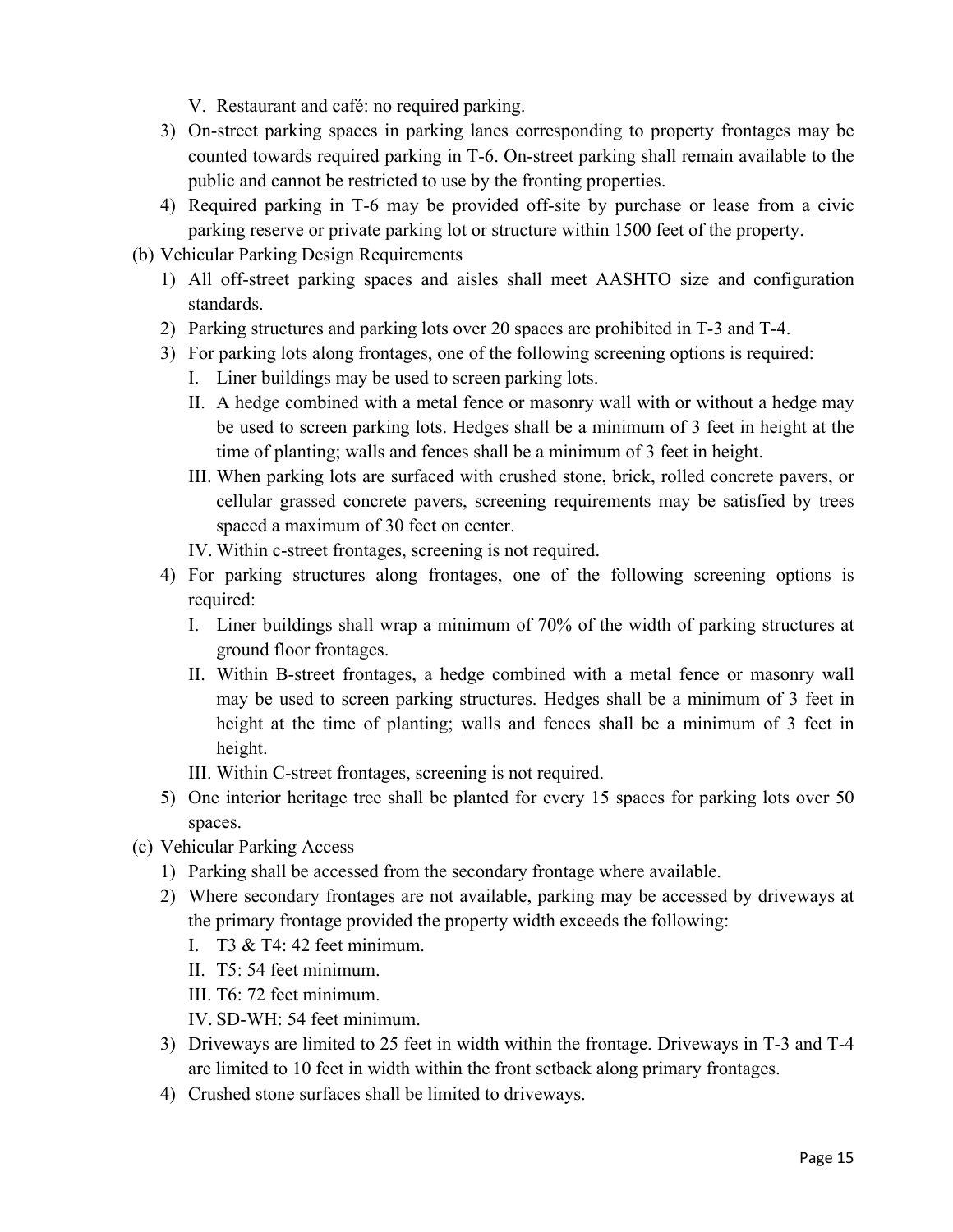- 5) A maximum of one curb cut per property frontage may be permitted. Curb cuts shall meet specifications established in Chapter 57 Article IV- "Driveways."
- (d) Bicycle Parking
	- 1) Property owners in T-5 and T-6 may install bicycle racks within the right-of-way adjacent to their frontage subject to the following restrictions:
		- I. Bicycle racks shall be Inverted-U, Pole and Ring, or Removable Ring types.
		- II. Bicycle racks shall not be located within the following areas:
			- i. Within 5 feet of fire hydrants.
			- ii. Within 4 feet of loading zones and bus stop markers.
			- iii. Within 3 feet of driveways and manholes.
			- iv. Within 2 feet of utility meters and tree boxes.
			- v. Sidewalks where the distance from the face of the curb to the property line is less than 7 feet.
			- vi. Bicycle racks parallel to the curb shall be set back from the curb 2 feet. Bicycle racks perpendicular to the curb shall allow 1 foot of setback between a 56cm bicycle properly locked and the curb. Where rings are added to existing poles, these requirements do not apply.
			- vii. Bicycle rack placement shall not reduce the pedestrian sidewalk path to less than 4 feet considering the placement of a 56cm (22 inches) bicycle properly locked.
			- viii. Bicycle racks shall be spaced a minimum of 30 inches where installed parallel to the curb and 48 inches where installed perpendicular to the curb.

### **.12 SITE PLAN: GARBAGE COLLECTION STANDARDS**

- (a) Garbage containers may only be placed on the sidewalk with the following restrictions:
	- 1) Containers shall be removed from the public right-of-way within 2 hours of garbage collection and shall not be placed in the right-of-way between 7:00 AM and 5:00 PM.
	- 2) Grease containers shall not be placed outside within 20 feet of a sidewalk at any time.
- (b) Dumpsters
	- 1) The placement of a dumpster in the primary frontage or in the street right-of-way shall be prohibited.
	- 2) Waste removal of a dumpster by a sanitation truck shall take place entirely within the paved surface of the building site. The street right-of-way may not be used by the truck for maneuverability.
	- 3) All dumpsters shall be enclosed within an enclosure of at least the height of the dumpster which is being enclosed, but in no case to exceed eight (8) feet in height. The dumpster enclosure materials shall comply with materials as specified in 64.3.I.14, and may also be equipped with a door or gate constructed of wood or other opaque material that opens outward and which remains closed unless the dumpster is being filled or emptied. The dumpster enclosure must be of sufficient size to allow for placement and removal of dumpster without causing damage to the enclosure.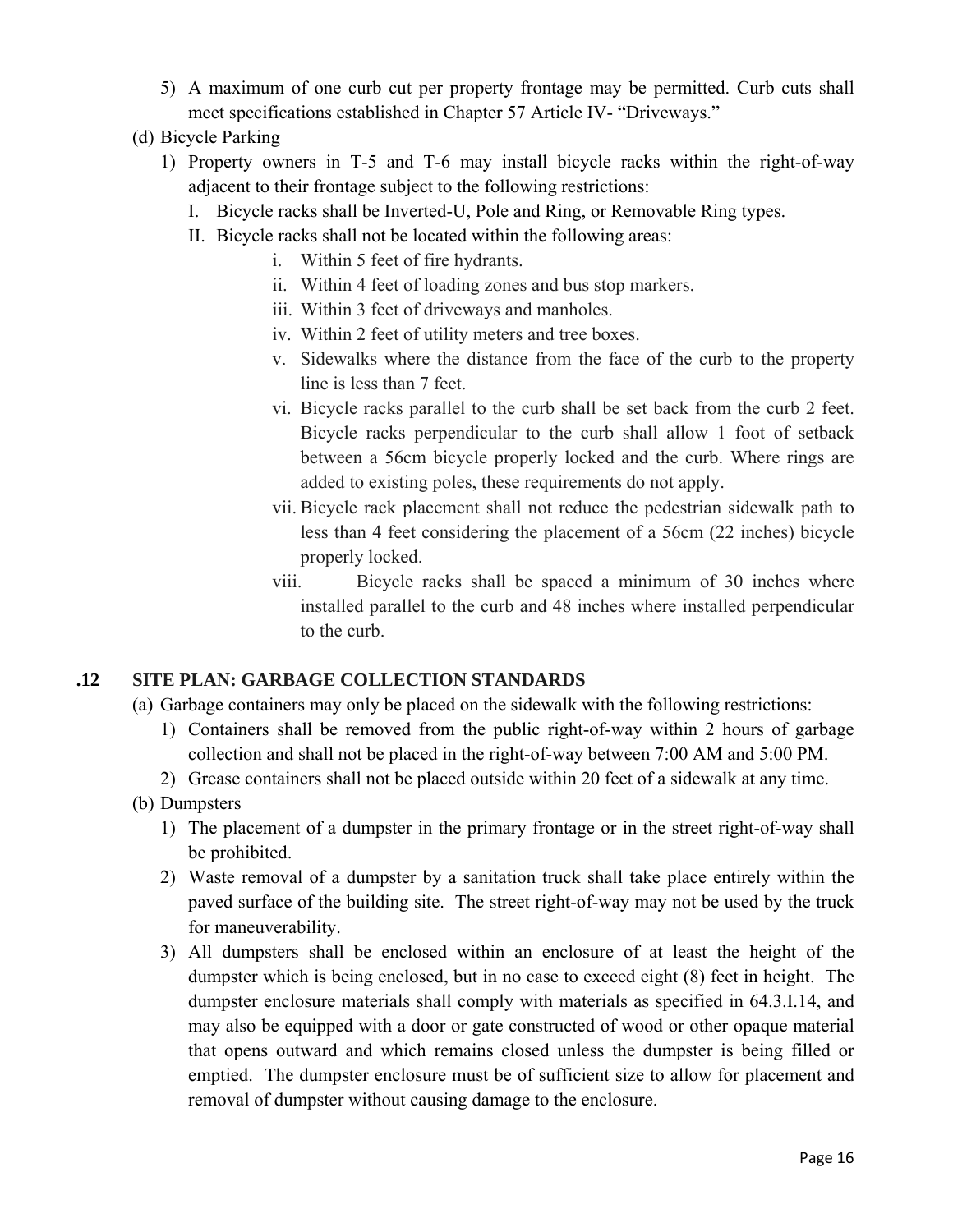- 4) If required/provided, dumpster enclosures must be kept in good repair and condition by the property owners for the life of the dumpster/enclosure requirement.
- 5) The floor or pad of the dumpster enclosure must be equipped with a connection to the sanitary sewer, and any discharge or runoff from the enclosure shall not be allowed to drain into any storm water drain, as required by the City of Mobile Engineering Department, or an alternative, approved by the City Engineer, that does not allow leakage of contaminants.
- 6) Construction Dumpsters, used for construction projects, are exempt from this paragraph.

# **.13 BUILDING SPECIFICATION: BUILDING AND PARKING DECK HEIGHT STANDARDS**

- (a) Building height is measured in stories for each above-ground level according to the following:
	- 1) Stories are measured from finished floor to finished ceiling.
	- 2) Stories above the ground floor are limited to a maximum of 14 feet. Stories combined to exceed 14 feet are counted as multiple stories.
	- 3) For residential uses, ground floor height exceeding 18 feet is counted as multiple stories.
	- 4) For non-residential and mixed-uses, ground floor height exceeding 25 feet in all transect sub-districts and 35 feet in SD-WH is counted as multiple stories.
	- 5) Unfinished attics are not included in building height measurement.
	- 6) Height limits for masts, belfries, clock towers, chimney flues, water tanks, or elevator bulkheads shall be determined by Section 64-4 (C)(1).
	- 7) For free-standing parking structures, building height is measured in feet.
- (b) Building height is limited to the following maximum heights:
	- 1) 2 stories in T-3 and T-4,
	- 2) 3 stories in T-5.1,
	- 3) 5 Stories in T-5.2, except for buildings fronting Bienville Square that may be up to 8 stories, and
	- 4) 6 stories in SD-WH.
	- 5) There are no building height restrictions in T-6.
	- 6) Height may be increased to match structures on contiguous lots.
- (c) Parking Deck height is limited to the following maximum heights:
	- 1) 34 feet in T-5.1,
	- 2) 60 feet in T-5.2 and SD-WH, and
	- 3) 80 feet in T-6.
	- 4) For parking structures attached to a building(s) for at least 50% of their total perimeter or 80% of their perimeter along frontages, the parking structure height may exceed the limit provided they not exceed the eave height of the attached building(s).
- (d) Ground floor non-residential uses shall have a minimum story height of 14 feet and ground floor residential uses shall have a minimum story height of 10 feet.
- (e) Outbuildings are limited to 2 stories in T-3 and T-4, in all other transect sub-districts outbuildings shall be no higher than the principal building.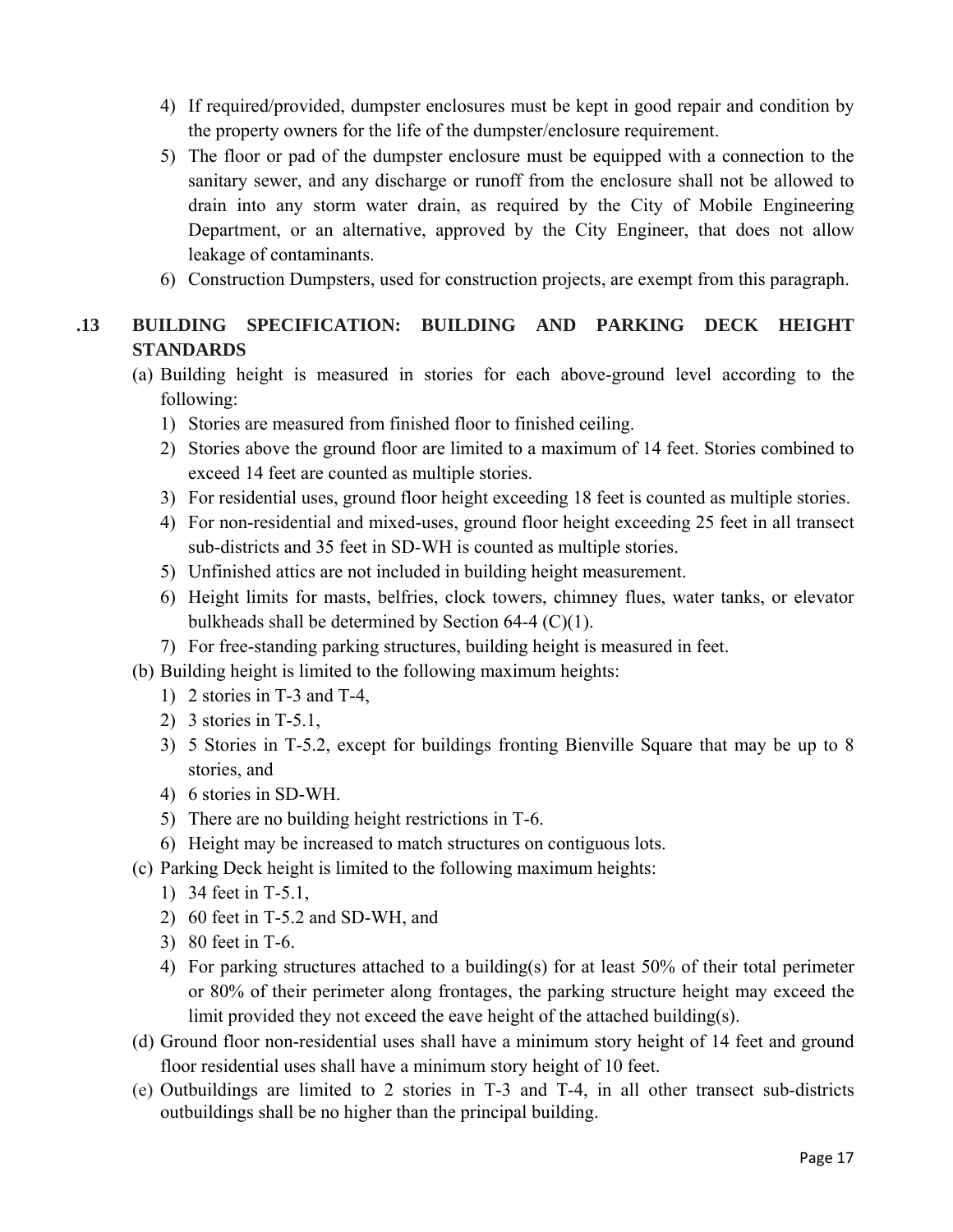### **.14 BUILDING SPECIFICATION: BUILDING MATERIALS STANDARDS**

- (a) Building mechanical equipment including, but not limited to, electric meters, gas meters, water meters, HVAC equipment, and refuse storage shall not be located along frontages.
- (b) All openings, including but not limited to porches, galleries, doors and windows, with the exception of shopfronts, shall be square or vertical in proportion.
- (c) Where multiple exterior materials are used on a single building, they shall only be combined on each facade horizontally, with the heavier material below the lighter.

# (d) Exterior Finish

- 1) Where multiple exterior materials are used on a single building, they shall only be combined on each facade horizontally, with the heavier material below the lighter.
- 2) Exterior finish may be wood or cementitious clapboard, shingles, or board and batten in T4 and T3. Exterior finish may be wood or cementitious clapboard, shingles, board and batten or stucco in T5 and T6. Brick and stone may be used in all transect zones.
- (e) Roofs
	- 1) Roofs shall be symmetrically pitched with a minimum angle 6 in 12. Low-slope (flat) roofs shall be permitted in T4, T5, T6, and SD-WH.
	- 2) Roofing material shall be tile, standing seam metal, metal shingles, five v-crimp, and shingles including: asphalt, fiberglass, cement fiber, wood, or slate. Built-up or membrane roofing shall only be used on roofs with slopes less than 3 and 12 where hidden from view from the public right of way. Modern synthetic materials designed to resemble acceptable materials may be used.
	- 3) The following roofing materials are prohibited: corrugated fiberglass, asphalt roll roofing, corrugated metal, panel & batten, colored metal.
	- 4) Rooftop equipment such as turbine vents, skylights, satellite dishes, and T.V. antennae shall not be visible from the street.
- (f) Foundations
	- 1) Foundation requirements do not apply to slab on grade construction as allowed in the following frontage types: Common Entry, Pedestrian Forecourt, Vehicular Forecourt, Gallery and Shopfront.
	- 2) Raised foundations shall be pier and fill-panel construction, or chain wall construction with panels inset to resemble pier and infill panel construction, or raised slab foundations with piers faced with brick, stone or stucco.
	- 3) Lattice, if used, should be hung below the skirt board or siding between the piers and framed with trim. Lattice secured to the face of the foundation is inappropriate.
	- 4) Any solid infill between the piers should be recessed.
	- 5) Foundations shall be brick, stone, or stucco. Where another type of structural material is used, it must be faced with brick, stone or stucco.
	- 6) The following foundation materials are prohibited: metal infill, plywood panels, mineral board panels, plastic or vinyl sheeting, unfinished concrete block, wood piers, imitation brick or stone, vinyl lattice. Wood supports are acceptable for wood stairs.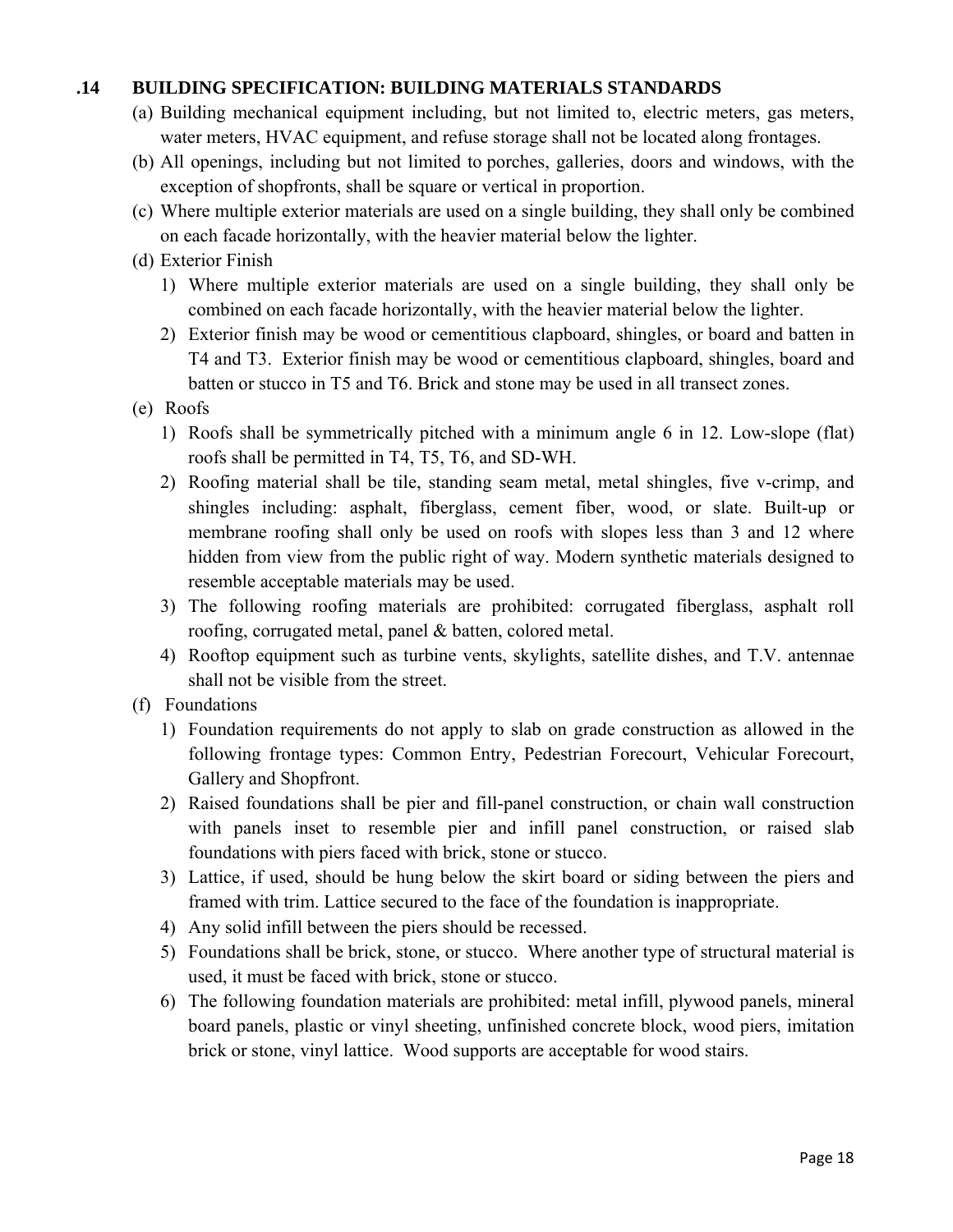### (g) Transparency

- 1) The use of tinted or reflective glass is prohibited along public frontages within the first six stories from the ground level.
- 2) All building facades along public frontages shall have a minimum of 20% transparency measured on each floor. Higher percentages are required for some frontage types as stipulated in Section 64-3.I.15.
- 3) Security bars on windows or doors shall not be visible from the street.

### **.15 BUILDING SPECIFICATION: FRONTAGE STANDARDS**

- (a) Frontages General
	- 1) The frontage is the area of a property that faces a street or other public space and an assembly of components within that area. Frontage components include:
		- I. the building facade;
		- II. structures that project from the facade such as porches, terraces, stoops, awnings, canopies, and bay windows;
		- III. any landscape elements between the building facade and the public street or space.
	- 2) Frontage build-out shall be a minimum of 80% in T-5.1, and 100% in T-5.2 and T-6. In the absence of a building facade along any part of a frontage in T-5 or T-6 up to the minimum required frontage build out, a streetscreen is required as follows:
		- I. Streetscreens shall be between 4 and 8 feet in height.
		- II. Openings in the streetscreen for vehicular access shall be no wider than 30 feet.
		- III. Streetscreens shall be made of the following materials: brick, stone, stucco over masonry, iron, steel or aluminum that appears to be iron. Non-opaque streetscreens require planting behind to increase opacity.
		- IV. Streetscreens are not considered fencing for the purposes of the regulations of this Section.
	- 3) Frontages are divided into the following types: lawn, terrace, stoop, common entry, pedestrian forecourt, vehicular forecourt, gallery, and shopfront.
	- 4) Property owners shall designate which frontage type corresponds to the building(s) they own or are proposing to build and shall comply with the standards for that type when new construction or substantial improvement is proposed.
	- 5) A shop front frontage is required for all ground floor commercial uses fronting the A-Street sections of Dauphin, Conti, and St. Joseph Streets shown on Plate B-"Regulating Plan- Street Hierarchy." All other T-5 and T-6 ground floor commercial uses must have transparent windows covering a minimum of 30% of the surface between 2 and 12 feet above the abutting sidewalk.
	- 6) Where buildings have multiple frontages or multiple buildings are located on one property, similar frontage types should be selected for all frontages.
	- 7) Loading docks and service areas up to a combined width of 30 feet may be incorporated into frontages as follows:
		- I. At secondary frontages towards the rear of the property.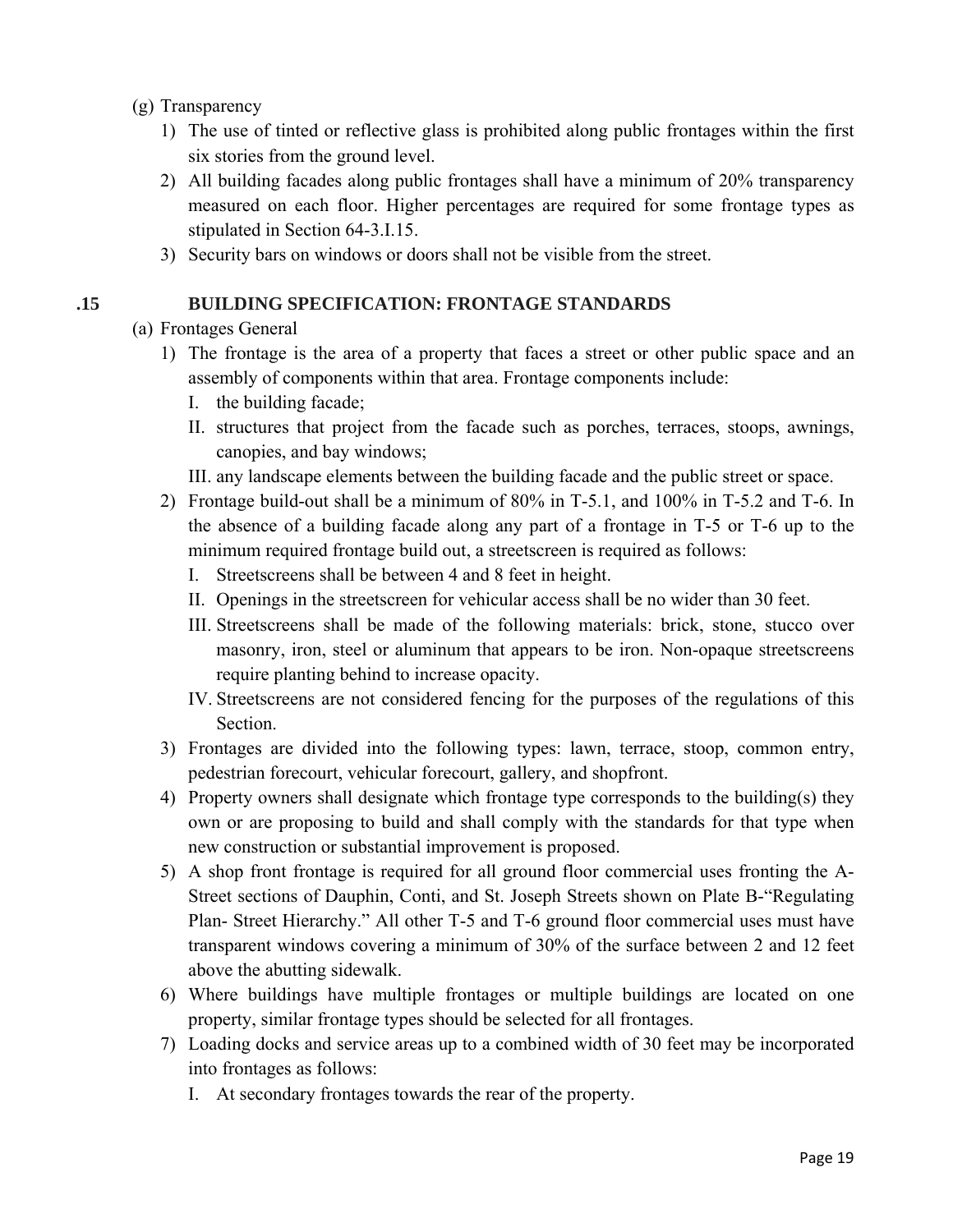- II. At primary frontages where properties have no secondary frontage and property width exceeds 120 feet.
- III. At all frontages within SD-WH.
- 8) First floor elevation requirements in this Section may be exceeded where the 100-year flood plain (AE) and 500-year flood plain (X-shaded) requires buildings be raised beyond the specified ranges. Note: On commercial developments only, flood proofing may be used to achieve compliance with the Storm Water Management and Flood Control Ordinance and is an alternative to elevating the structure. (See Section 17-  $26(e)(3)$ .
- 9) In C-Street frontage areas, buildings are exempted from all frontage standards in this section.
- (b) Encroachments General
	- 1) Roof overhangs, cornices, window and door surrounds and other facade decorations may encroach into the front setback up to 2 feet.
	- 2) Balconies may encroach into the front setback and public right-of-way a combined maximum of 3 feet.
	- 3) Permanent encroachments/permanent structures greater than 3 feet in height constructed in the right of way require a permit from the City Engineer and a Right of Way Use Agreement. The Right of Way Permit and the Right of Way Use Agreement may require procurement and maintenance of general liability insurance naming the City as an additional insured
		- I. Awnings and canopies are not considered permanent structures and do not require a permit from the City Engineer.
	- 4) Encroachments into the front setback are prohibited except where specifically permitted in this Section.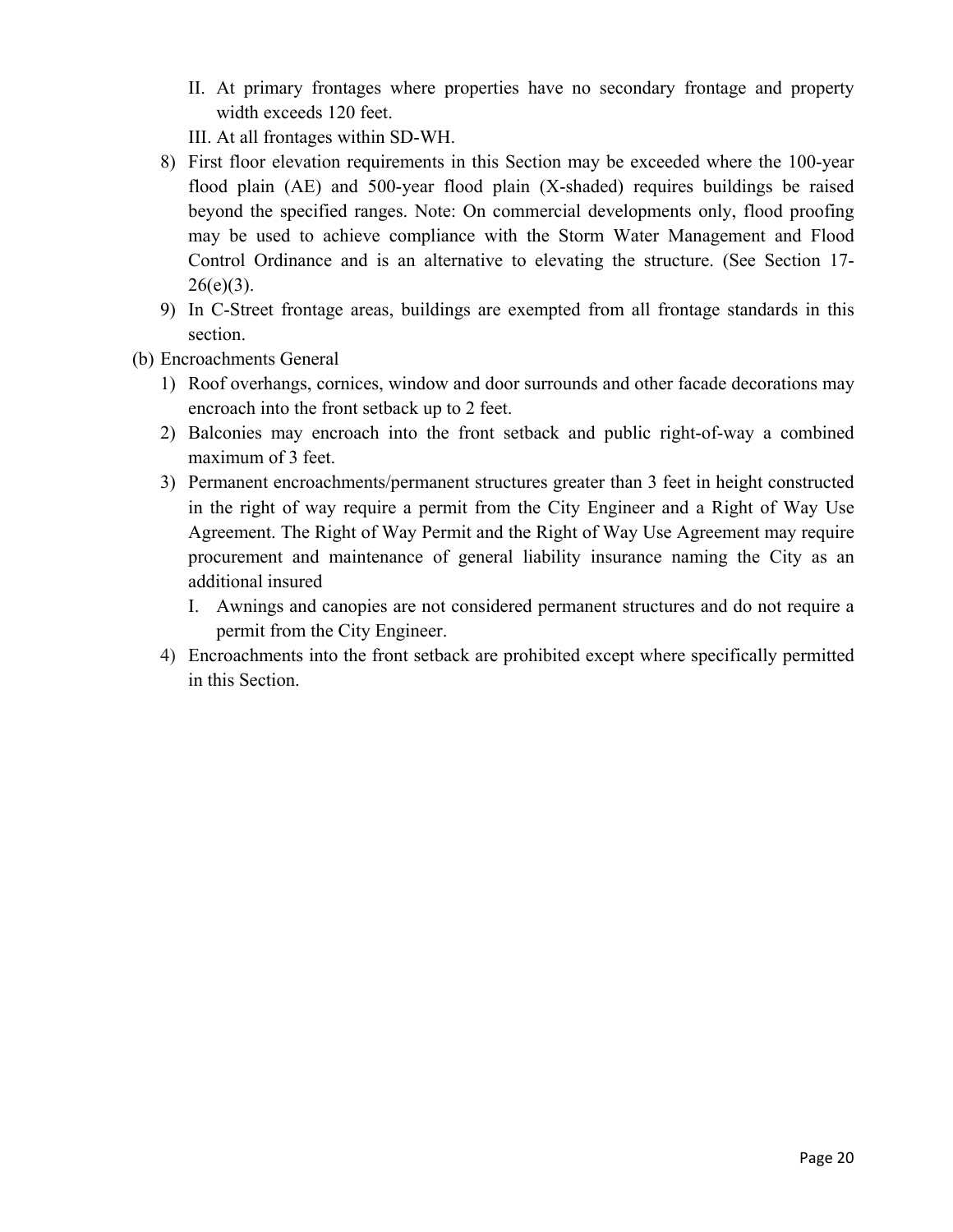| <b>Frontage Type</b>        | <b>Transect sub-districts</b> |                           |             |             |           |           |  |
|-----------------------------|-------------------------------|---------------------------|-------------|-------------|-----------|-----------|--|
|                             | <b>T3</b>                     | <b>T4</b>                 | <b>T5.1</b> | <b>T5.2</b> | <b>T6</b> | SD-<br>WH |  |
| Lawn                        |                               |                           |             |             |           |           |  |
| <b>Terrace</b>              |                               |                           |             |             |           |           |  |
| <b>Stoop</b>                |                               |                           |             |             |           |           |  |
| <b>Common Entry</b>         | $\blacksquare$                |                           |             |             |           |           |  |
| <b>Pedestrian Forecourt</b> |                               |                           |             |             |           |           |  |
| <b>Vehicular Forecourt</b>  |                               |                           |             |             |           |           |  |
| <b>Gallery</b>              |                               |                           |             |             |           |           |  |
| <b>Shopfront</b>            |                               |                           |             |             |           |           |  |
|                             | Key:                          | - Prohibited<br>Permitted |             |             |           |           |  |

## **TABLE 3: Frontage Type Summary**



- (c) Frontage Type: Lawn (permitted in T-3, T-4, and SD-WH only)
	- 1) General Characteristics: the facade is set back from the front property line with the first story elevated from the sidewalk for privacy and principal entry accessed by a porch or stoop.
	- 2) The finished floor elevation of the first floor shall be a minimum of 16 inches and a maximum of 48 inches above average grade along the front property line.
	- 3) Encroachments into the front setback are permitted as follows:
		- I. Porches, stairs, and ramps may encroach into the front setback up to 50% of its depth in T-3 and 100% in T-4. Porches shall be no less than 8 feet deep in T-3 and 4 feet deep in T-4.
		- II. Bay windows may encroach into the front setback up to 2 feet.
		- III. Stoops may encroach into the front setback up to 4 feet.
		- IV. Stoops may be covered by a symmetrically pitched roof structure supported by columns or wall brackets.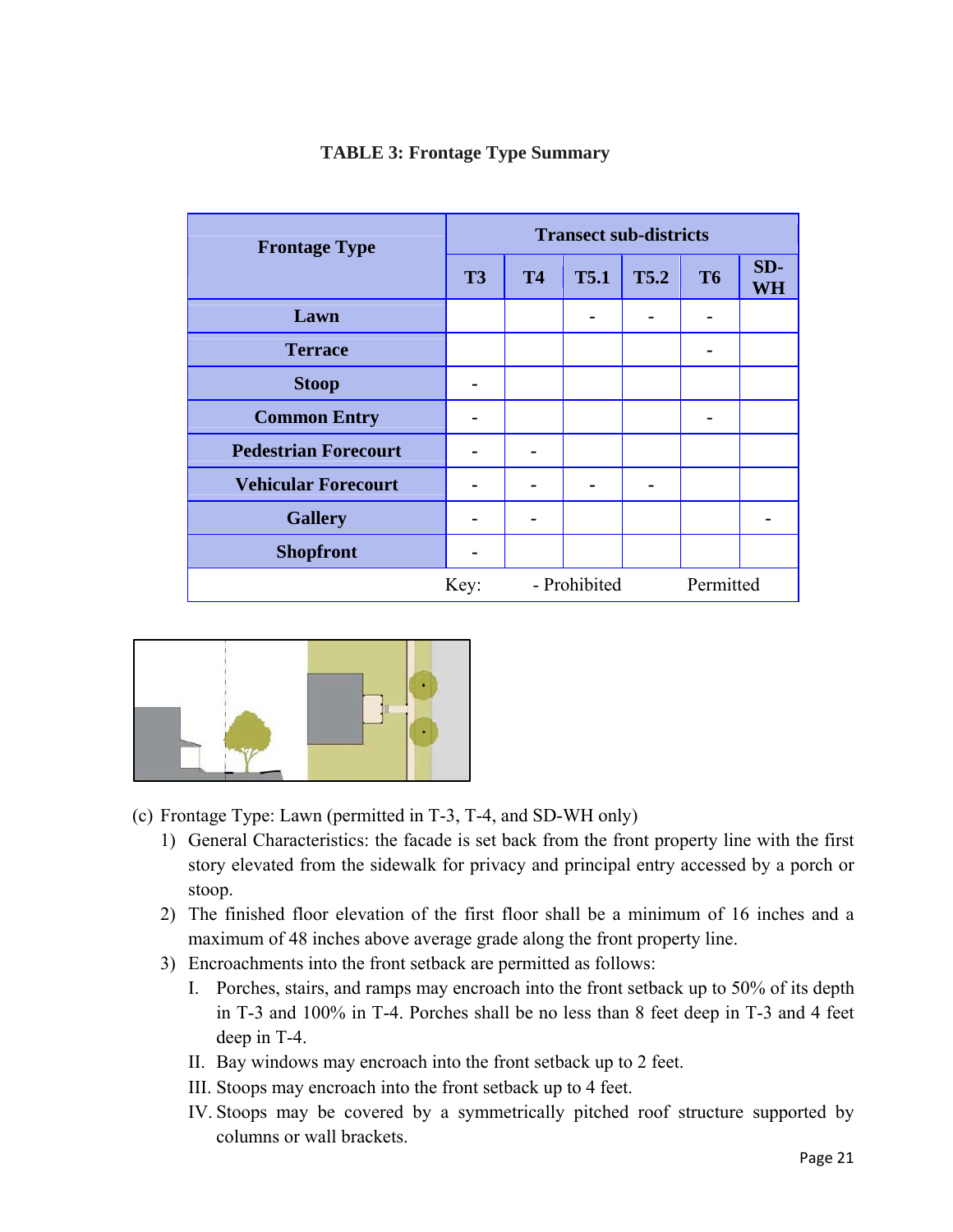- 4) A fence or wall may be installed along the front property line, with a maximum height of 4 feet. Fences and walls shall be made of the following materials: wood picket, wood slat, wood lattice, iron or steel, brick, stone, stucco over masonry, aluminum that appears to be iron.
- 5) Trees shall be planted within the lawn frontage property as follows:
	- I. One heritage tree must be planted for every 30 feet of frontage.
	- II. Where front setbacks exceed 10 feet, one of the heritage trees required in I above must be planted within the primary frontage and one in the secondary frontage if one exists.
	- III. All trees planted to meet the above requirements must be trees approved by the Urban Forester.
	- IV. Trees must have an initial minimum caliper at breast height measured 2 inches at 4 ½ feet above the ground or 3 inch caliper measured 6 inches above the ground.
	- V. Existing trees preserved on the private lot may be counted towards the required existing tree credits of this section if the tree is located in the frontages, except where construction or land disturbance occurs within the critical root zone, which is 1 foot for every inch of diameter at  $4\frac{1}{2}$  feet above the ground.
	- VI. The total number of required trees may be adjusted down by the Urban Forester with payment of an amount approved annually by the Mobile Tree Commission per tree to the tree bank.
- 6) Walkways providing access to the primary entrance and secondary entrances are limited to one per frontage no wider than 5 feet each.
- 7) Building foundations shall be brick, stone, or stucco pier and inset fill-panel construction, or chain wall construction with panels inset to resemble pier and infill panel construction. Infill between piers shall be brick, stone, stucco, wood lattice, or vertical wood picket and shall be recessed so that piers protrude from the infill.



- (d) Frontage Type: Terrace (permitted in T-4, T-5, and SD-WH only)
	- 1) General Characteristics: The facade is set back from the front property line by an elevated patio.
	- 2) The finished floor elevation of the first floor shall be a minimum of 20 inches and a maximum of 36 inches above average grade along the front property line.
	- 3) A raised terrace is required as follows:
		- I. A terrace between 20 and 36 inches above sidewalk grade shall encroach into the front setback for 100% of the width of the facade at the primary frontage, except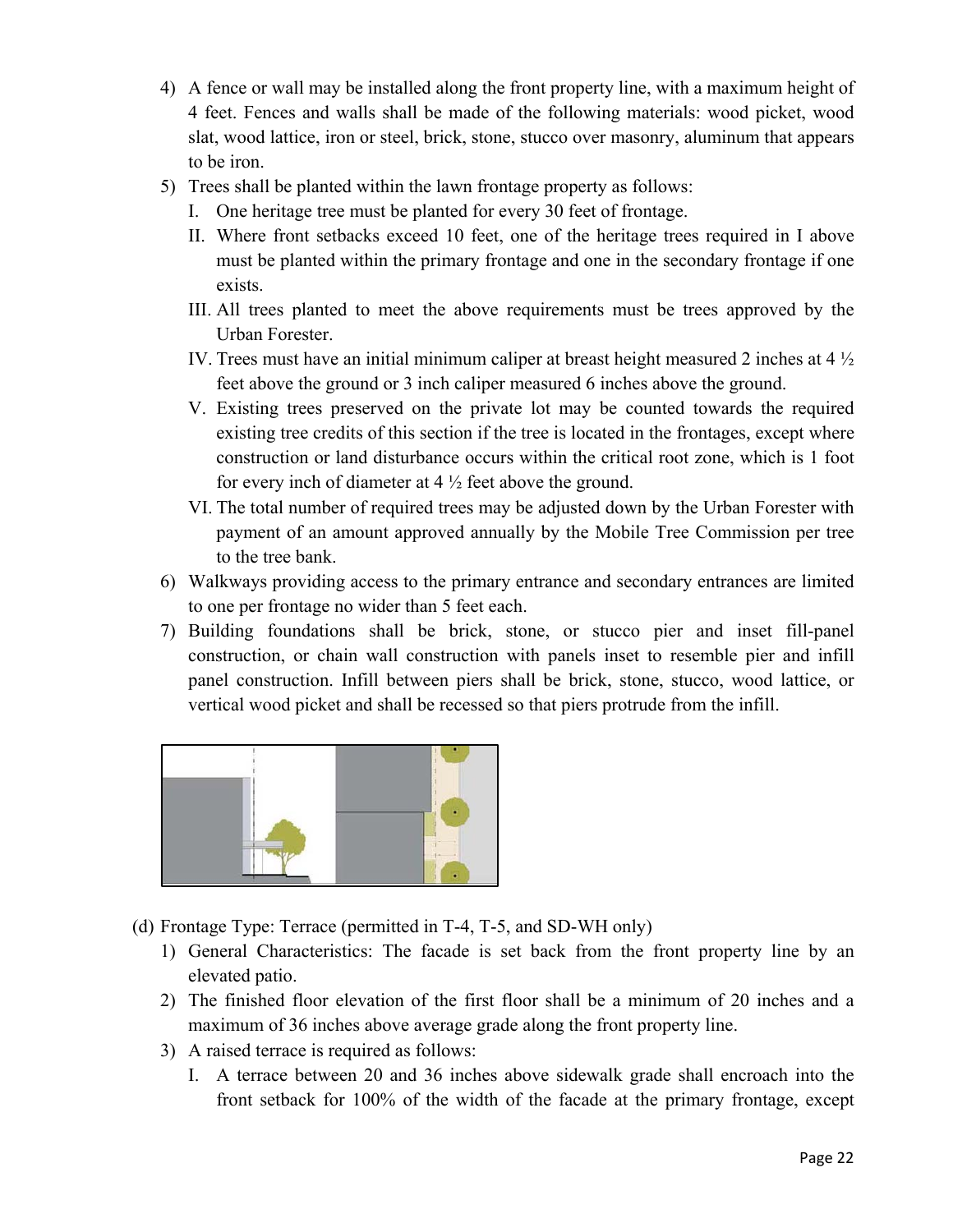where driveways are permitted in which case the terrace may occupy less than  $100\%$ of the frontage.

- II. The terrace shall be a minimum of 8 feet deep and may extend to the front property line. Terrace surfaces may be paved or landscaped.
- 4) Awnings are permitted as follows:
	- I. Awnings shall be fabric and may be fixed or movable.
	- II. Awnings shall extend from the facade a minimum of 6 feet and shall not extend beyond the terrace.
	- III. Awnings shall span a minimum of 80% of the frontage without gaps except between separate business and where an awning covers only the primary entrance.
	- IV. An awning may be installed over doors on secondary frontages provided that it projects no more than 6 feet from the building.
	- V. A minimum of 8 foot clearance shall be maintained above the terrace.
- 5) Fences and walls are allowed only when they are necessary as part of the terrace structure or to provide a safety railing. Walls shall be brick, stone or stucco. Rails shall be iron, steel or aluminum that appears to be iron.
- 6) In T-4, Walkways providing access to secondary entrances are limited to one per entrance no wider than 5 feet each.
- 7) In T-5 and SD-WH, frontages may be paved up to 100% of their area. Paving shall consist of unit masonry or concrete.
- 8) Terrace frontages may include all elements of a shopfront frontage located at the level of the terrace.



- (e) Frontage Type: Stoop (permitted in T.4, T5, T6, and SD-WH only)
	- 1) General Characteristics: the facade is aligned close to the front property line with the first story elevated from the sidewalk for privacy, and an exterior stair and landing at the building entrance.
	- 2) The finished floor elevation of the first floor shall be a minimum of 20 inches and a maximum of 36 inches above average grade along the front property line.
	- 3) A stoop is required as follows:
		- I. A masonry stoop between 20 and 36 inches above sidewalk grade may encroach into the front setback at the primary entrance. Additional stoops may be located at secondary entrances.
		- II. Stoops shall be between 4 and 6 feet deep.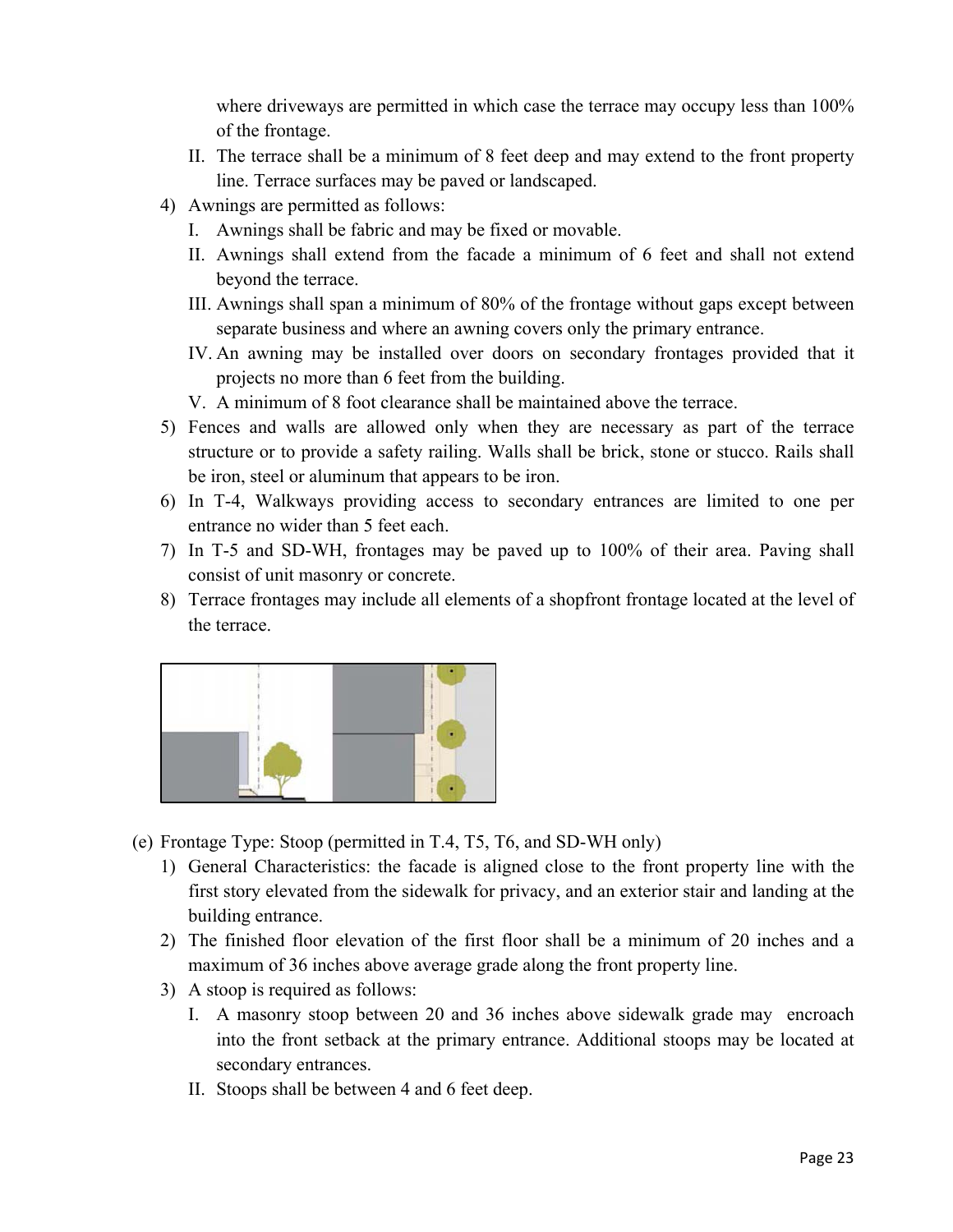- III. Stoops may be recessed into the building facade as an alternative to encroaching into the setback.
- IV. Stairs providing access to a porch or stoop may encroach up to the property line.
- V. Stoops may be covered by a symmetrically pitched roof structure supported by columns or wall brackets.
- 4) An iron fence with or without masonry piers is permitted at the front property line in T.4.
- 5) In T-4, walkways providing access to the building entrances are limited to one per entrance no wider than 5 feet each.
- 6) In all other Sub-districts, frontages may be paved up to 100% of their area. Paving shall consist of unit masonry or concrete.



- (f) Frontage Type: Common Entry (permitted in T4, T5, and SD-WH only)
	- 1) General Characteristics: a single point of entry is provided for multiple units or uses in one building.
	- 2) The finished floor elevation of the first floor shall be a no more than 30 inches above average grade along the facade.
	- 3) Awnings are permitted as follows:
		- I. Awnings shall be fabric and may be fixed or movable.
		- II. Awnings shall extend from the facade a minimum of 6 feet into the front setback, public right-of-way or combination of both, and shall be set back from the curb a minimum of 2 feet.
		- III. Awnings may be installed over entrances, and shall be no wider than 8 feet.
		- IV. A minimum of 8 feet clearance to the bottom of the frame shall be maintained above the sidewalk.
	- 4) Stairs providing access to entrances may encroach up to the property line.
	- 5) An iron fence with or without masonry piers is allowed at the front property line only in T-4.
	- 6) In T-4, walkways providing access to the building entrances are limited to one per entrance no wider than 5 feet each.
	- 7) In all other Sub-districts, frontages may be paved up to 100% of their area. Paving shall consist of unit masonry or concrete.
	- 8) Common Entry frontages may include all elements of a shopfront frontage located at sidewalk level.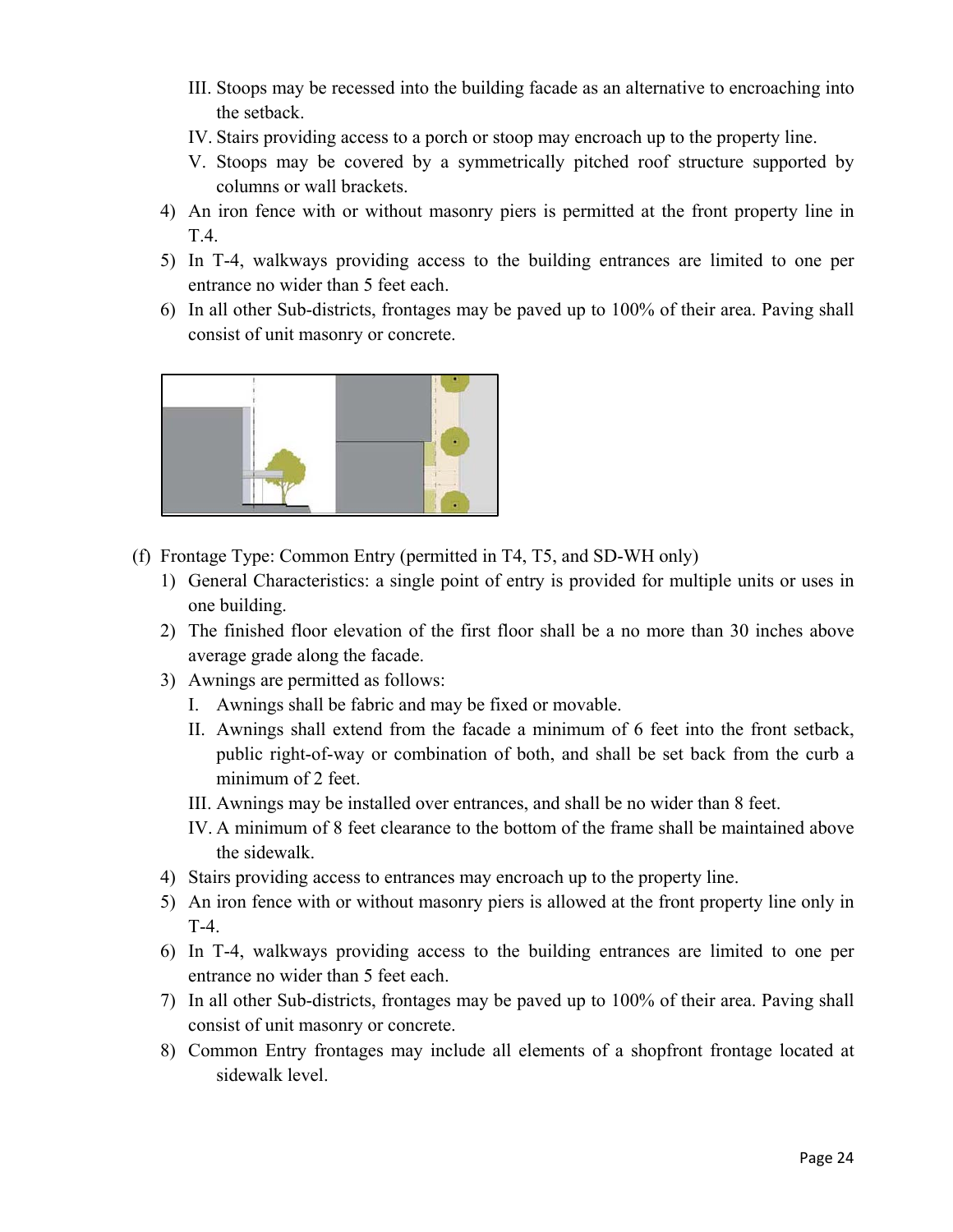

- (g) Frontage Type: Pedestrian Forecourt (T5, T6, and SD-WH only)
	- 1) General Characteristics: a portion of the facade is close to the front property line and remaining facade is set back from the front property line to create an entry courtyard.
	- 2) The finished floor elevation of the first floor shall be no more than 18 inches above average grade along the facade, except at the entry, which shall be at grade.
	- 3) An entry courtyard is required as follows:
		- I. The entry courtyard shall be located at the primary entrance.
		- II. The entry courtyard shall be no larger than 600 square feet.
		- III. The entry courtyard shall be bound by building facades on a minimum of 2 sides.
		- IV. The width of the entry courtyard counts toward frontage build out.
	- 4) Awnings and canopies are permitted as follows:
		- I. Awnings shall be fabric and may be fixed or movable.
		- II. Canopies shall be fixed and constructed of metal or wood.
		- III. Awnings and canopies may be located at entrances, within the entry courtyard, or along the facade adjacent to the sidewalk. Where installed adjacent to the sidewalk, awnings and canopies shall span the facade up to 80% of its width without gaps, except that portion recessed from the sidewalk.
		- IV. Awnings and canopies shall extend from the facade a minimum of 6 feet into the entry courtyard, front setback, public right-of-way or a combination and shall not extend more than 12 feet, and shall be set back from the curb a minimum of 2 feet.
		- V. A minimum of 8 feet clearance to the bottom of the frame shall be maintained above the grade.
	- 5) Pedestrian forecourt frontages may include all elements of a shopfront along front property lines and within the entry courtyard.
	- 6) Pedestrian forecourt frontages may include all elements of a gallery frontage except within the entry courtyard.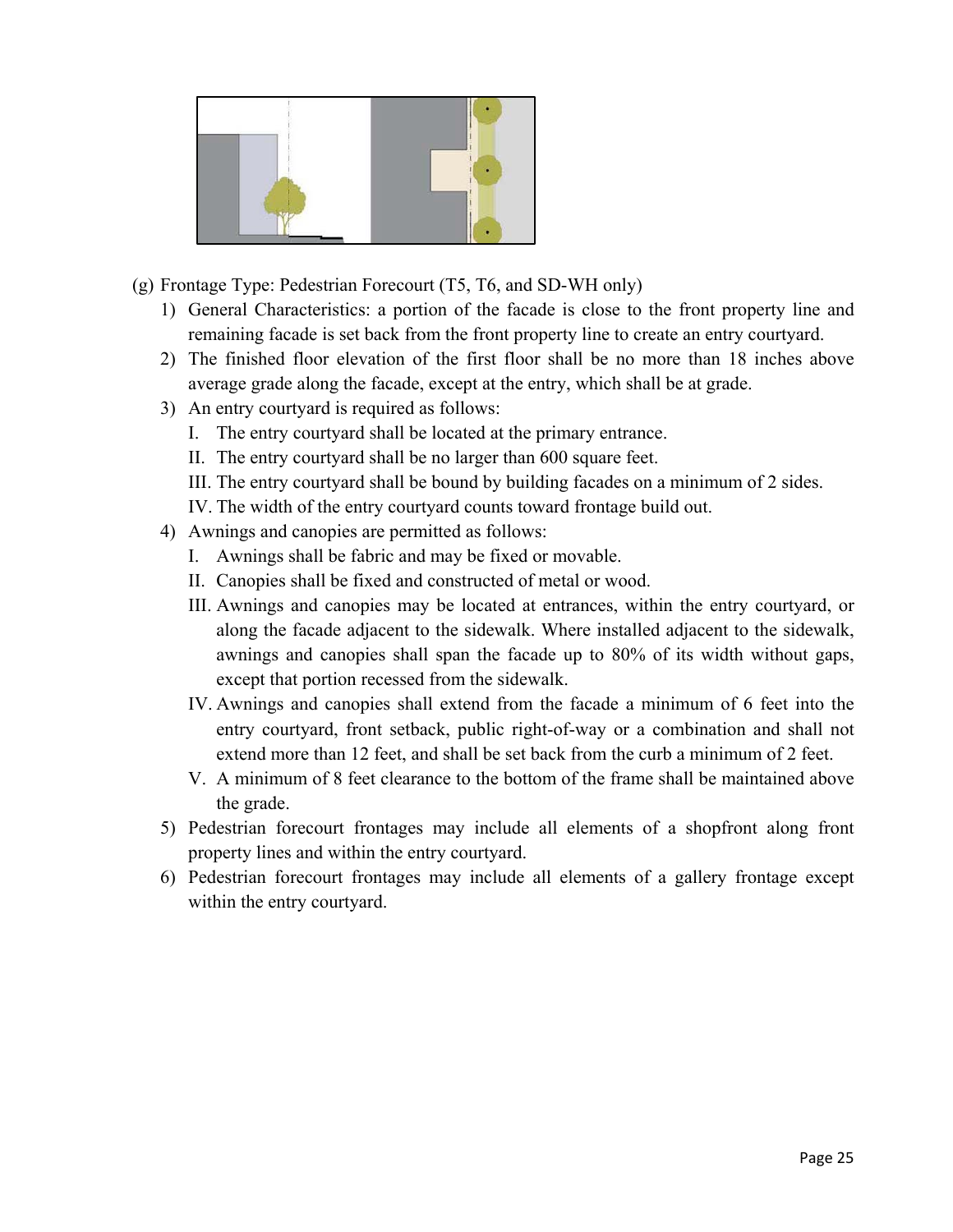- (h) Frontage Type: Vehicular Forecourt (permitted T6 and SD-WH only)
	- 1) General Characteristics: a portion of the facade is close to the front property line and remaining facade is set back from the front property line to create an entry courtyard for vehicular access.
	- 2) Courtyards shall recess no more than 50% of the building facade.
	- 3) The finished floor elevation of the first floor shall be no more than 18 inches above average grade along the facade, except at the entry, which shall be at grade.
		- I. An entry courtyard is required as follows:
		- II. The entry courtyard shall be located at the primary entrance.
		- III. The entry courtyard shall be no larger than 1600 square feet and shall be no wider than 50% of the width of the frontage.
		- IV. The entry courtyard shall be bound by building facades on a minimum of 2 sides.
	- 4) The width of the entry courtyard counts toward frontage build out. Awnings and canopies are permitted as follows:
		- I. Awnings shall be fabric and may be fixed or movable.
		- II. Canopies shall be fixed and constructed of metal or wood.
		- III. Awnings and canopies may be located at entrances, within the entry courtyard, or along the facade adjacent to the sidewalk. Where installed adjacent to the sidewalk, awnings and canopies shall span the facade up to 80% of its width without gaps, except that portion recessed from the sidewalk.
		- IV. Awnings and canopies shall extend from the facade a minimum of 6 feet into the entry courtyard, front setback, public right-of-way or a combination and shall not extend more than 12 feet except where installed as a porte-cochere in which case the maximum depth is 30 feet, and shall be set back from the curb a minimum of 2 feet.
		- V. A minimum of 8 feet clearance to the bottom of the frame shall be maintained above the grade.
	- 5) Frontages may be paved up to 100% of their area. Paving shall consist of unit masonry or concrete.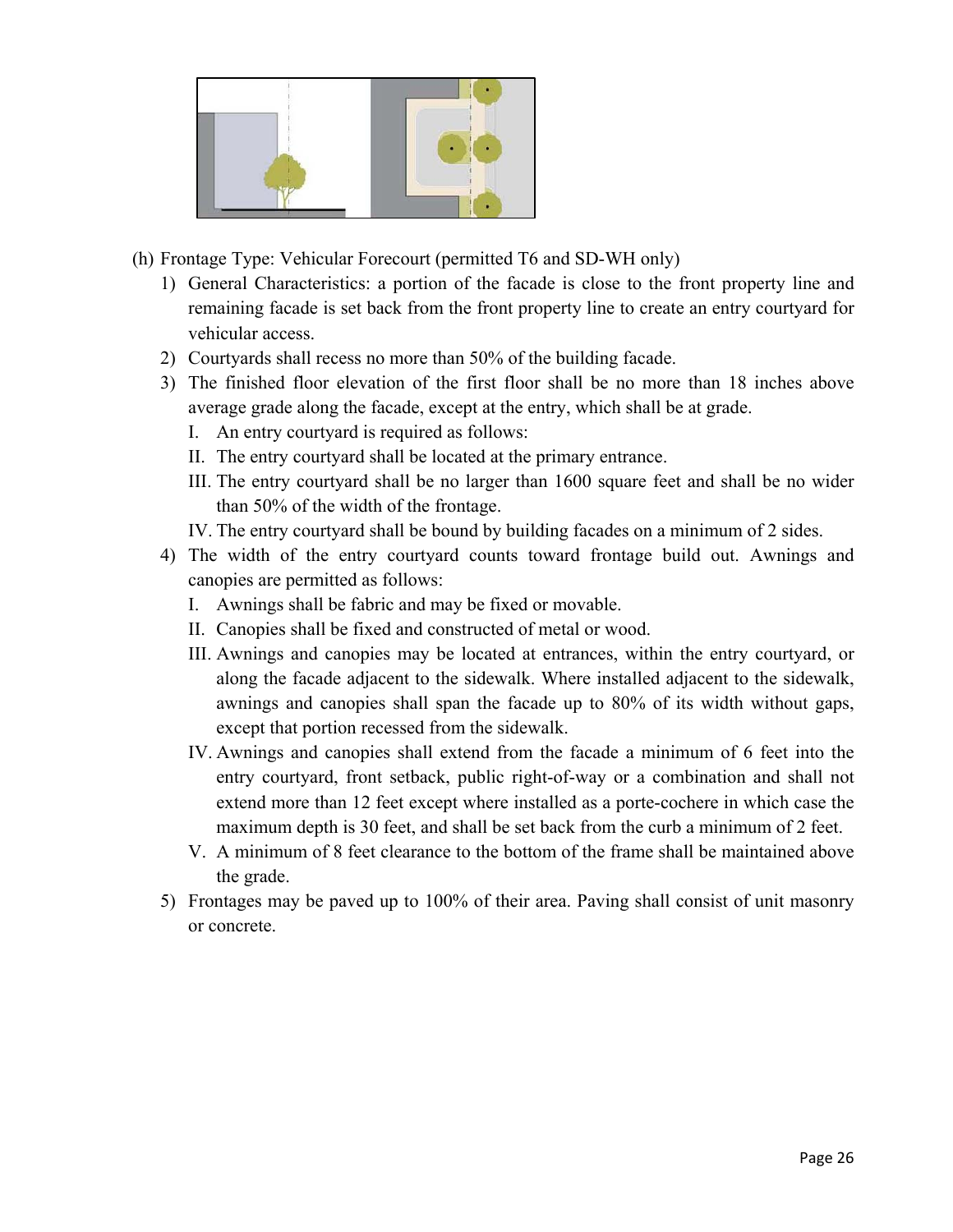- (i) Frontage Type: Gallery (permitted in T-5 and T-6 only)
	- 1) General Characteristics: the facade is aligned close to the front property line with an attached lightweight colonnade overlapping the sidewalk.
	- 2) The finished floor elevation of the first floor shall be no more than 18 inches above average grade along the facade, except at the entry, which shall be at grade.
	- 3) A gallery is required as follows:
		- I. Galleries may encroach into the public right-of-way to within 2 feet of the curb provided that a minimum 5 feet of continuous, clear, paved pedestrian path be maintained along the public sidewalk. A right-of-way permit is required for galleries.
		- II. Galleries shall be a minimum of 7 feet in depth and 12 feet in height.
		- III. Galleries shall span a minimum of 80% of the facade without gaps.
	- 4) Galleries shall be supported by columns, configured as follows:
		- I. Columns shall be centered on the spandrel beam.
		- II. Columns shall be round metal and have a diameter of 4 inches min. to 6 inches max.
		- III. Columns shall have a base, shaft and capital.
		- IV. Columns shall be located a minimum of 7 feet from the facade.
	- 5) Gallery decks shall be configured as follows:
		- I. Gallery decks shall be no more than 9 inches thick, including all structure and surface.
		- II. Gallery deck structure shall be exposed.
		- III. Gallery decks shall be located above the top of transom windows.
		- IV. Second story railings shall be painted metal.
		- V. Second story columns and railing posts shall align with columns below.
	- 6) Where galleries interrupt street lighting, a minimum of 1/2 foot candle lighting shall be provided within the gallery.
	- 7) Frontages may be paved up to 100% of their area. Paving shall consist of unit masonry or concrete.
	- 8) Gallery frontages may include all elements of a shopfront frontage.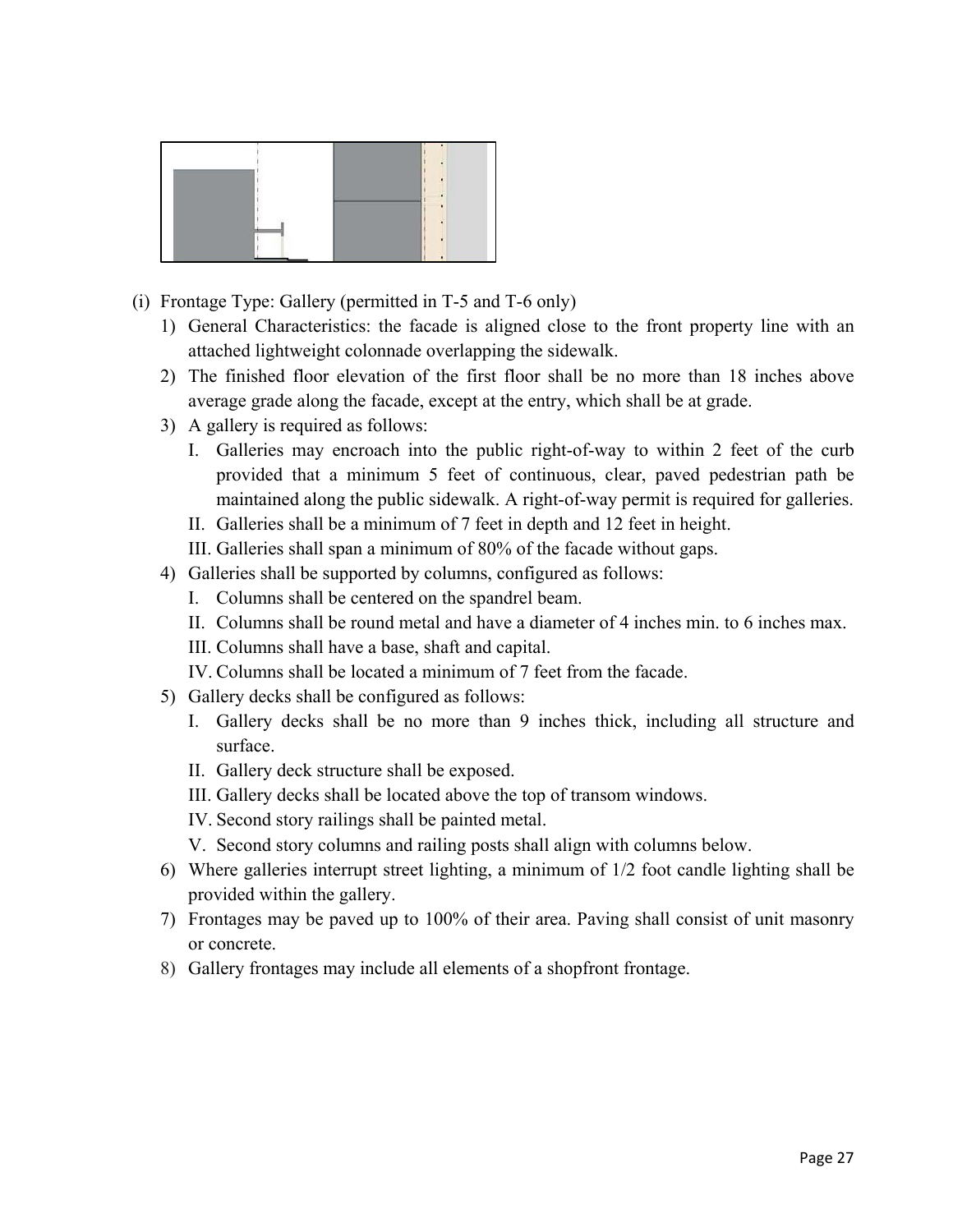

- (j) Frontage Type: Shopfront (permitted in T4, T5, T6, and SD-WH only)
	- 1) General Characteristics: the building facade at the ground floor is substantially glazed to provide visibility into interior spaces. Shopfronts may include display cases that project forward and recessed entries. Shopfront frontages may be used alone as a frontage type or in combination with other frontage types.
	- 2) The finished floor elevation of the first floor shall be no more than 18 inches above average grade along the facade, except at the entry, which shall be at grade.
	- 3) Shopfronts are subject to the following design requirements:
		- I. Shopfronts shall be designed with a bulkhead, display window and transom as generally described in Illustration 4.
		- II. Bulkheads shall be 18 to 30 inches in height.
		- III. Transom windows shall have dividing muntins and be free of signage.
		- IV. Band signs shall be installed above transom windows.
		- V. Base height of a Shopfront shall a minimum of 16 feet, measured from grade to top of base cornice.
	- 4) Shopfronts are subject to the following glazing and coverage requirements:
		- I. Shopfronts shall provide ground floor glazing (display windows) for visibility into interior spaces for no less than 50% of the shopfront area, calculated separately for each frontage. The shopfront area width is defined by the width of the frontage and height is defined by the area between the sidewalk grade and the bottom of the second floor or roof structure.
		- II. Where shopfronts occur along primary frontages, they shall cover no less than 80% of its length.
		- III. Where shopfronts occur along secondary frontages, they shall cover no less than 30% of its length.
		- IV. Shopfront bay windows and display windows may encroach into the front setback up to 100% of its depth.
		- V. Entries may be recessed from the facade up to 8 feet in depth.
	- 5) Ground floor movable commercial uses may utilize the public sidewalk for seating, serving, displays of merchandise and other business related activities as long as a 5 foot minimum clear sidewalk passage is maintained.
	- 6) Shopfront frontages not combined with other frontages may include awnings and canopies as follows:
		- I. Awnings shall be fabric and may be fixed or movable.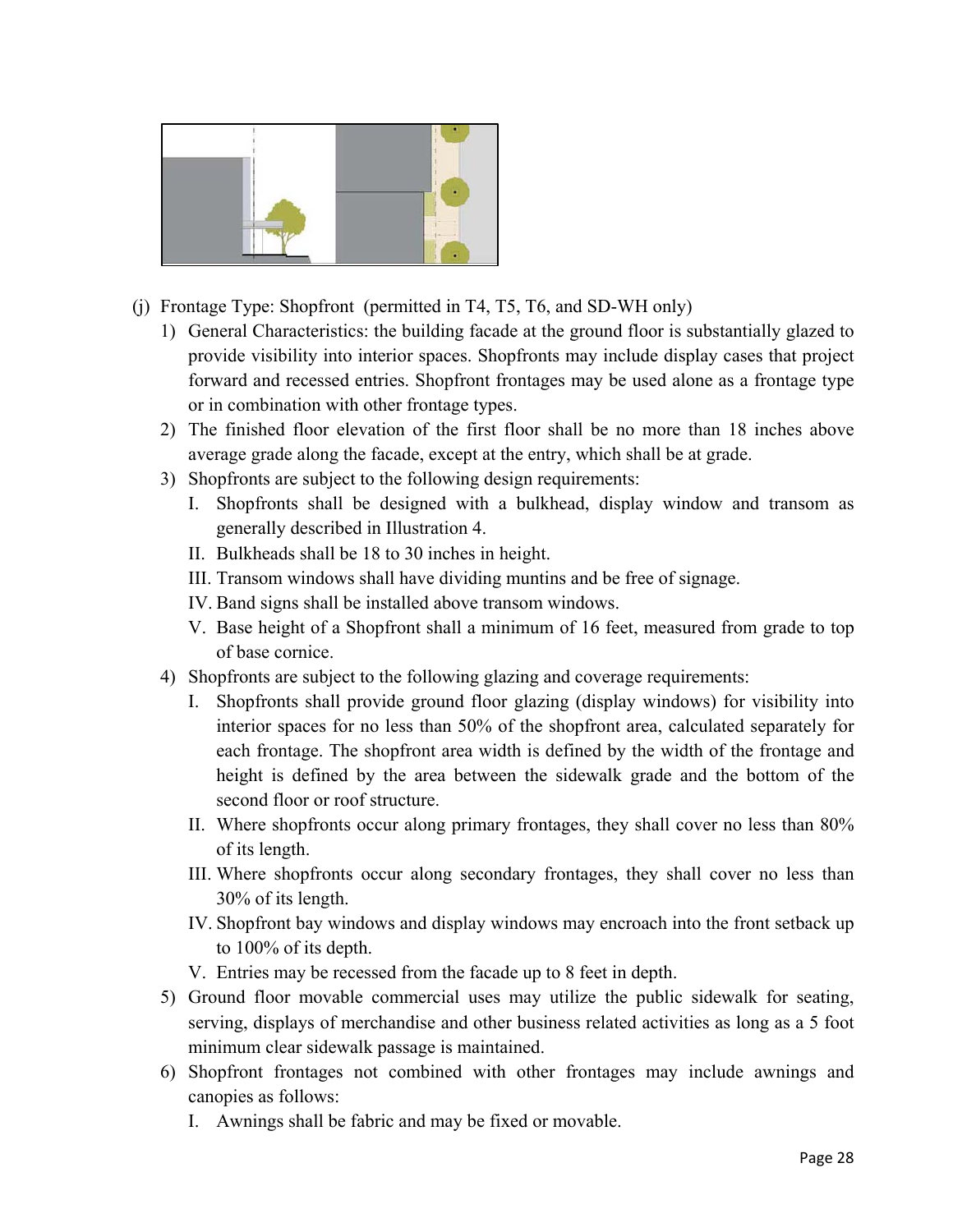- II. Canopies shall be fixed and constructed of metal or wood.
- III. Awnings and canopies shall extend from the facade a minimum of 6 feet into the front setback and public right-of-way and shall not extend more than 12 feet, and shall be set back from the curb a minimum of 2 feet.
- IV. A minimum of 8 feet clearance shall be maintained above grade.
- 7) Frontages may be paved up to 100% of their area. Paving shall consist of unit masonry or concrete.

 $\Gamma$  required at the earth  $\Gamma$  or top of parameter. May include one or more habitable floors for building  $\Gamma$ Shaft: Determined by the building here by the building here by the building here by the building here by the building  $\mathbb{R}$  $\mathbb{R}$  minimum of 16 feet in height as measured from the average side at the average sidewalk grade at the building from the average side at the average side at the average side at the average side at the building from  $\begin{array}{c} \hline \end{array}$ **SHAFT** ₩ **TRANSOM DISPLAY BASE BULKHEAD** 

**Illustration 4: Shopfront Elevation Elements** 

Cornice: Trim required at the eave or top of parapet. May include one or more habitable floors for buildings over 6 stories. Shaft: Determined by the building height.

A minimum of 16 feet in height as measured from the average sidewalk grade at the building frontage. For buildings Base: over 6 stories, the base should extend to the vertical extent of the second story.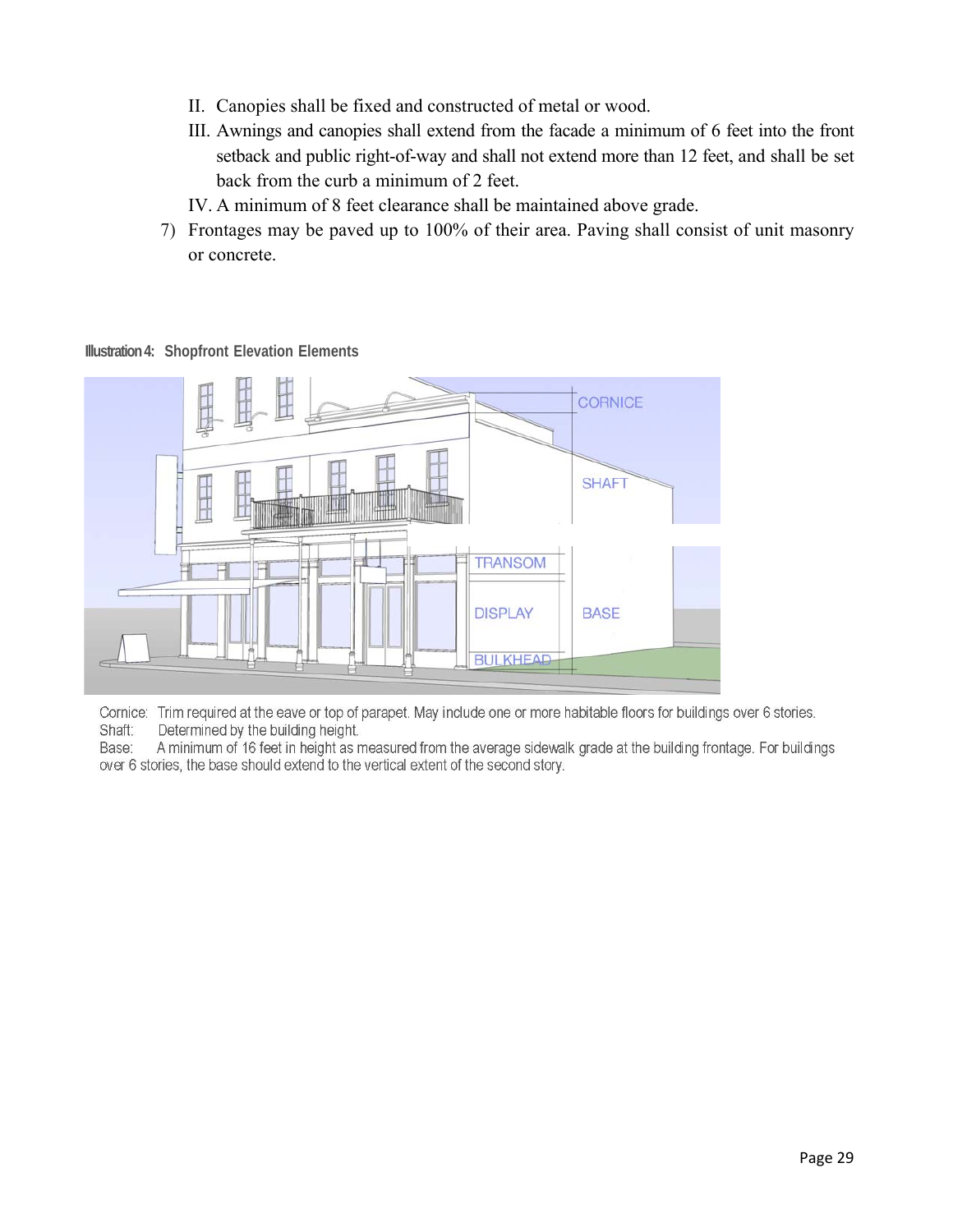# **.16 BUILDING SPECIFICATION: SIGNAGE STANDARDS**

- (a) General Requirements
	- 1) Signage may be permitted according to Table 5, specifying the type, location and size of signs and copy. Signage is limited to one of each permitted sign type for each separate business except that building signs, corner signs and marquees are limited to one per building and painted wall signs are limited to one per secondary frontage and wall internal to a property but visible from sidewalks.
	- 2) One address number, no larger than one square foot, shall be attached to the building in proximity to the primary entrance.
	- 3) Signage shall be constructed of painted wood, metal, or metal composite material.
	- 4) Signage projecting forward from building walls exceeding 1 foot in depth shall maintain a minimum 8 foot clearance above adjacent grade.
	- 5) All signage permitted in this section except for corner and yard signs may encroach into the right-of-way.
- (b) Upper Story Signs in T-6
	- 1) A maximum of 2 Upper Story Signs a minimum of 200 feet above grade may be installed on 2 separate facades on buildings more than 20 stories high.
	- 2) Upper Story Signs are limited to the following:
		- I. the identification of the building or the name of 1 tenant of the building;
		- II. a maximum of 80% of the width of the building wall upon which it is placed;
		- III. a maximum of 1 horizontal or vertical line of letters or symbols;
		- IV. a maximum font size of 8 feet in any dimension;
		- V. a maximum logo or emblem size of 10 feet in any dimension.
- (c) Residential Uses, Home Offices and Live-works in T-3 and T-4
	- 1) Signage shall not be illuminated.
	- 2) Home business signage may be permitted in accordance with Illustration 6, specifying the type, location and size of signs and copy. Signage is limited to one of each permitted sign type per property.
- (d) Other Uses
	- 1) Signage, if illuminated, shall be illuminated externally except that non-animated neon and LED window signs may be permitted.
	- 2) Painted murals may be permitted along secondary frontages and walls internal to a property. Painted murals may include copy related to the building or business use of the building, subject to the requirements of painted wall signs.
- (e) Sandwich Board Signage

Sandwich Board Signage must be permitted according to 64-11.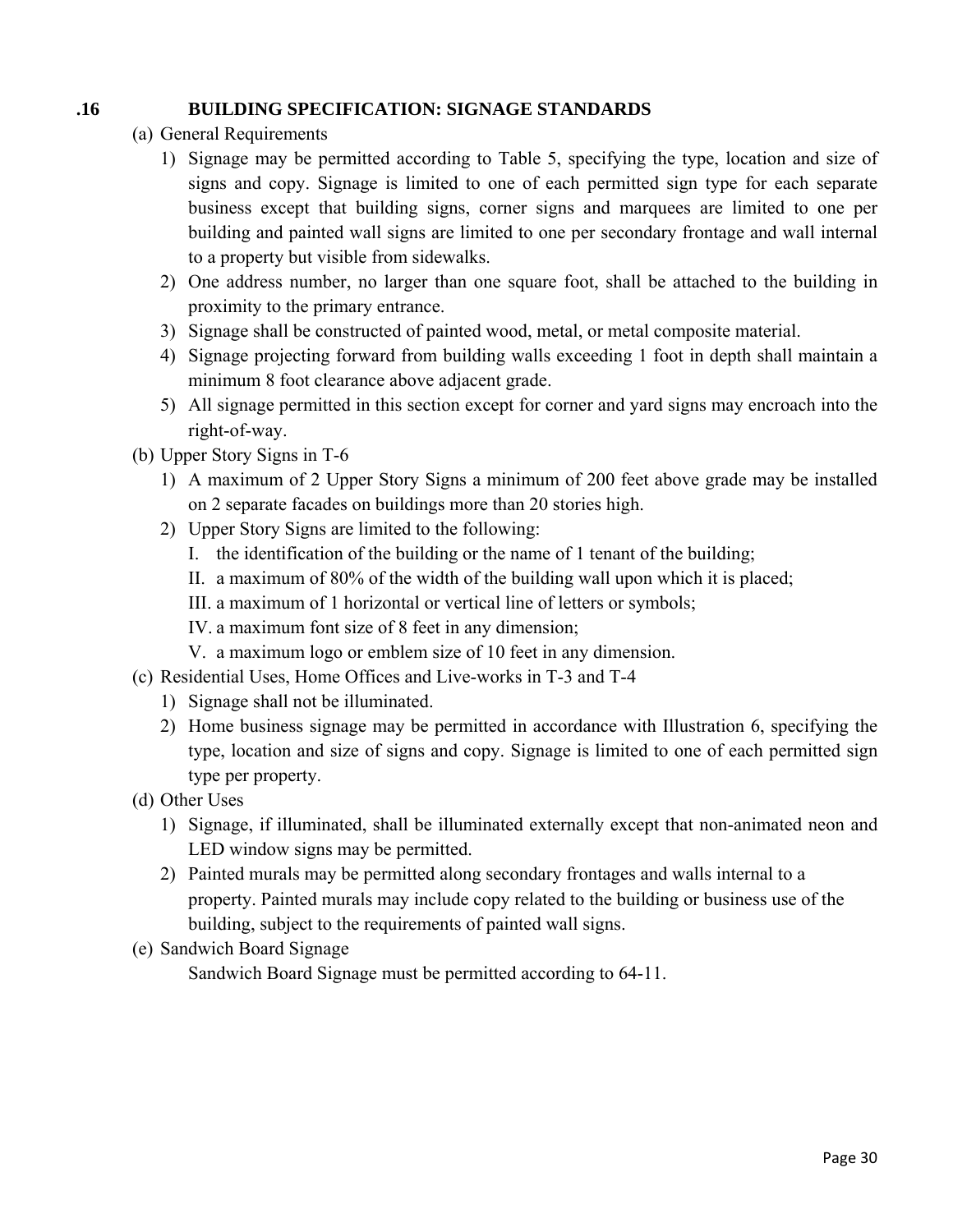| Sign                        | Restrictions                                                         |                                           |                                   |                                       |  |  |
|-----------------------------|----------------------------------------------------------------------|-------------------------------------------|-----------------------------------|---------------------------------------|--|--|
|                             | Number                                                               | Area                                      | Copy                              | Sub-districts                         |  |  |
| 1. Sandwich<br>Board        | 1 per business, shall be<br>removed outside of<br>business hours     | Maximum 2 ft. wide<br>and 3 ft. tall      | No restrictions                   | $T-4$ , $T-5$ , $T-6$ ,<br>SD-WH      |  |  |
| 2. Diagonal<br>Corner       | 1 per building at corners<br>only, attached at a 45-<br>degree angle | Maximum 3 ft. wide<br>and 15 ft. tall     | No restrictions                   | $T-5$ , $T-6$ , $SD-$<br>WH           |  |  |
| 3. Fabric<br>Awning         | 1 per awning                                                         | Maximum 8 inches tall<br>by awning length | No restrictions                   | $T-4$ , $T-5$ , $T-6$ ,<br>SD-WH      |  |  |
| 4. Window<br>Decal          | 1 per window (not<br>including temporary<br>signage within window)   | Maximum 30% of<br>window area             | Applied decal<br>within window    | $T-4$ , $T-5$ , $T-6$ ,<br>SD-WH      |  |  |
| 5. Upper<br><b>Building</b> | 1 per building located<br>within the frieze                          | Maximum 3 feet tall by<br>building length | No restrictions                   | $T-4$ , $T-5$ , $T-6$ ,<br>SD-WH      |  |  |
| 6. Hanging<br><b>Blade</b>  | 1 per business                                                       | Maximum 10 sq. ft. each<br>face           | No restrictions                   | $T-4$ , $T-5$ , $T-6$ ,<br>SD-WH      |  |  |
| 7. Individual<br>Storefront | 1 per business                                                       | Maximum 2 ft. tall by<br>store length     | No restrictions                   | $T-4$ , $T-5$ , $T-6$ ,<br>SD-WH      |  |  |
| 8. Internal<br>Neon         | 1 per window (not<br>including temporary<br>signage within window)   | Maximum 30% of<br>window area             | Neon or LED<br>within window      | $T-4$ , $T-5$ , $T-6$ ,<br>SD-WH      |  |  |
| 9. Painted<br>Wall          | See signage requirement<br>in the text of this Section               | No restrictions                           | No restrictions                   | $T-4$ , $T-5$ , $T-6$ ,<br>SD-WH      |  |  |
| 10. Yard<br><b>Blade</b>    | 1 per lot with home<br>business or in<br>non-residential use         | Maximum 5 sq. ft.                         | No restrictions                   | $T-3$ , $T-4$                         |  |  |
| 11. Address<br>Number       | See signage<br>requirements in the text                              | Maximum 1 sq. ft.                         | 6 ft. high on<br>wall, 4 ft. high | $T-3$ , $T-4$ , $T-5$ ,<br>T-6, SD-WH |  |  |

# **TABLE 5: SIGNAGE STANDARDS**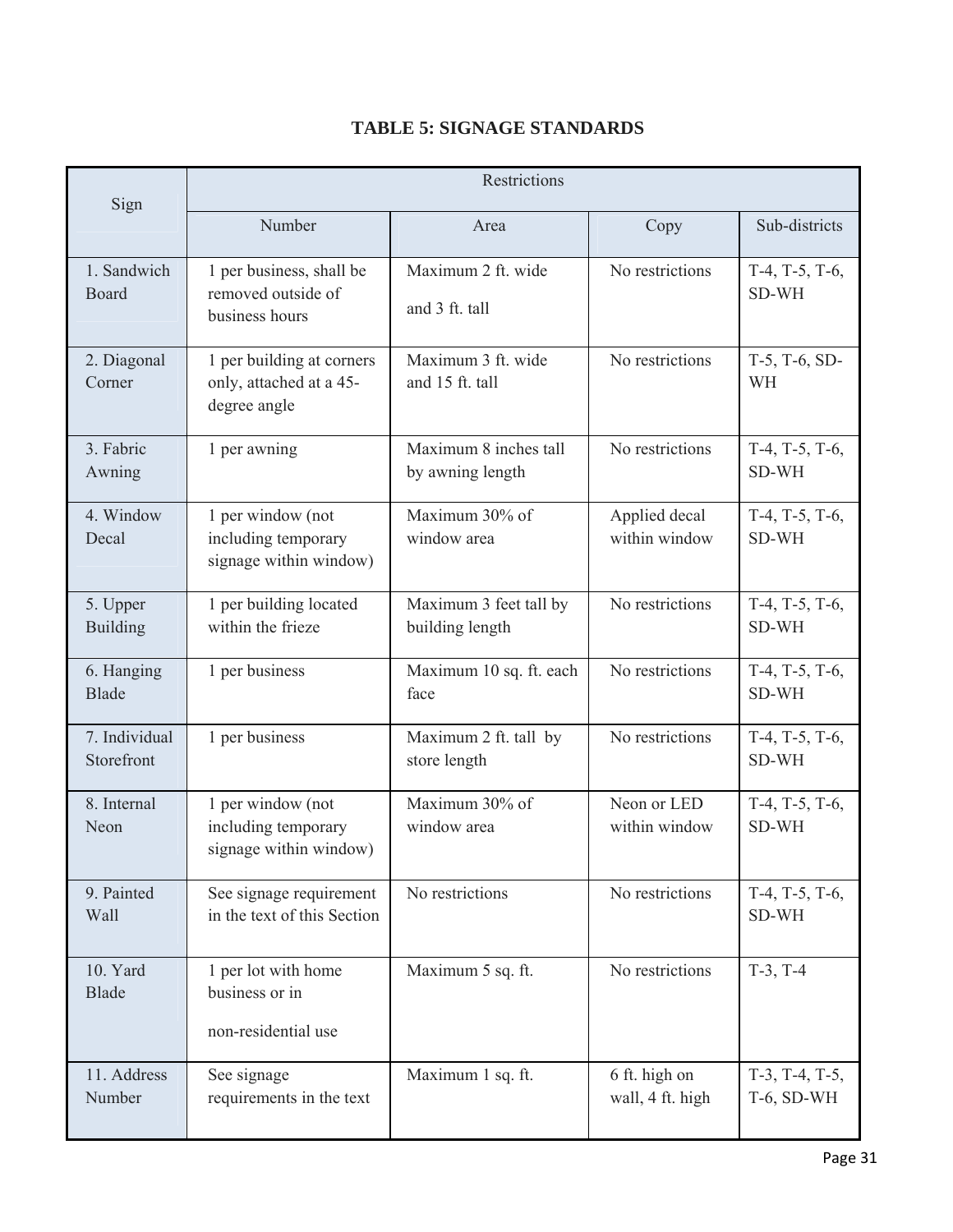|                    | of this Section |                   | on mailbox      |               |
|--------------------|-----------------|-------------------|-----------------|---------------|
| 12. Wall<br>Plaque | 1 per business  | Maximum 2 sq. ft. | No restrictions | $T-3$ , $T-4$ |

# **Illustration 6: Signage Placement**

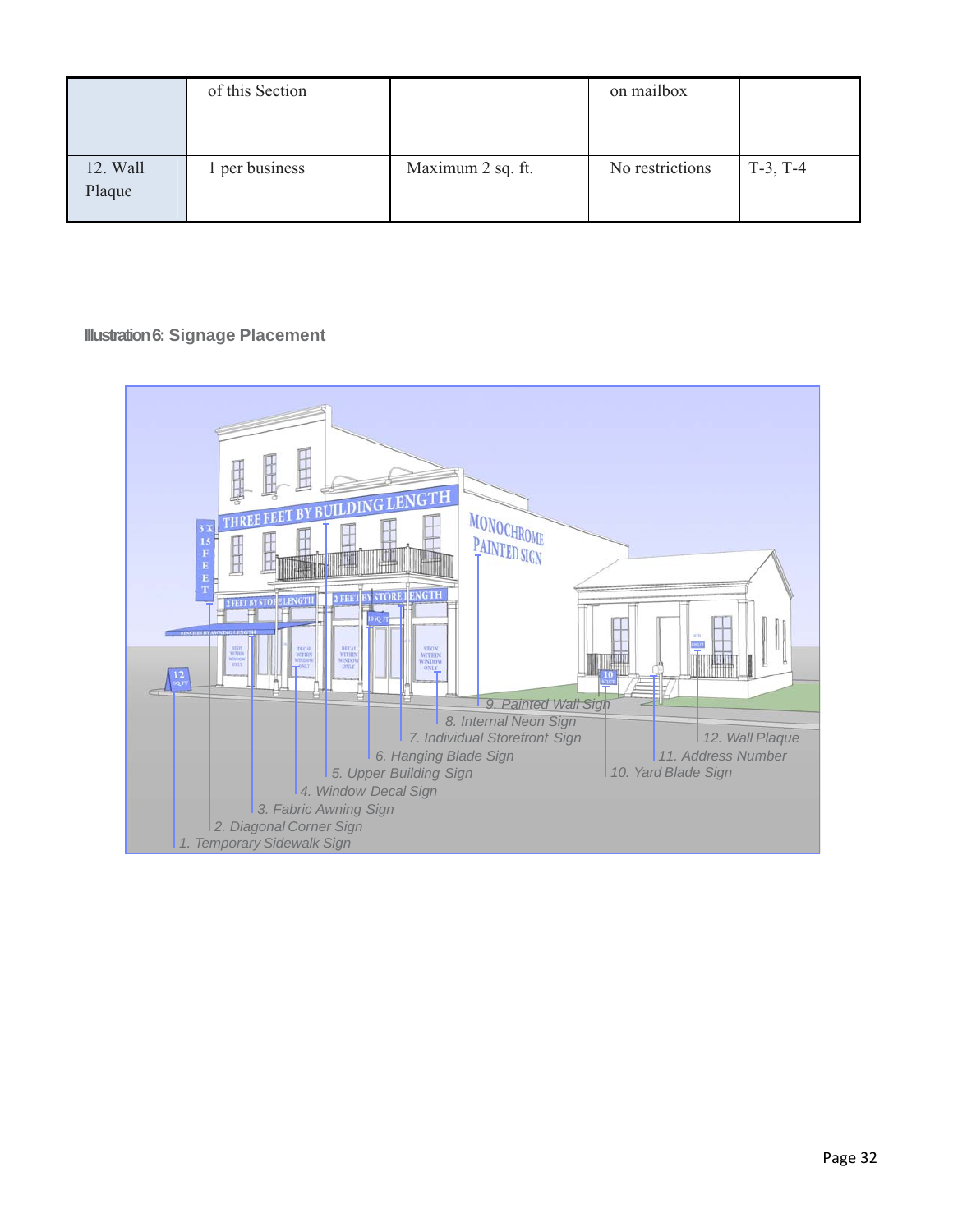

The illustration above demonstrates the regulations of this code as they apply to typical structures in T5

#### **.17 Definitions**

Section 64-3.I.17 provides definitions for terms in this Section that are technical in nature or that otherwise may not reflect a common usage of the term. If a term is not defined in this Section, then the Planning Section shall determine the correct definition.

**A-Streets:** those thoroughfares that by virtue of their pre-existing pedestrian-supportive qualities, or their future importance to pedestrian connectivity, are held to the highest standards prescribed by this Code. See B-Street and C-Street.

**Accessory Dwelling Unit:** an apartment not greater than 600 square feet sharing ownership with a principal building; it may or may not be within an outbuilding.

**Automotive:** a building use category pertaining to the sale, servicing or parking of trucks and automobiles.

**Arcade:** a private frontage principally for retail use wherein the facade is an arched colonnade supporting habitable space that overlaps the sidewalk, while the facade at sidewalk level remains at the frontage line.

**Architectural Review Board or ARB:** the Architectural Review Board established by Chapter 44 of the Mobile City Code.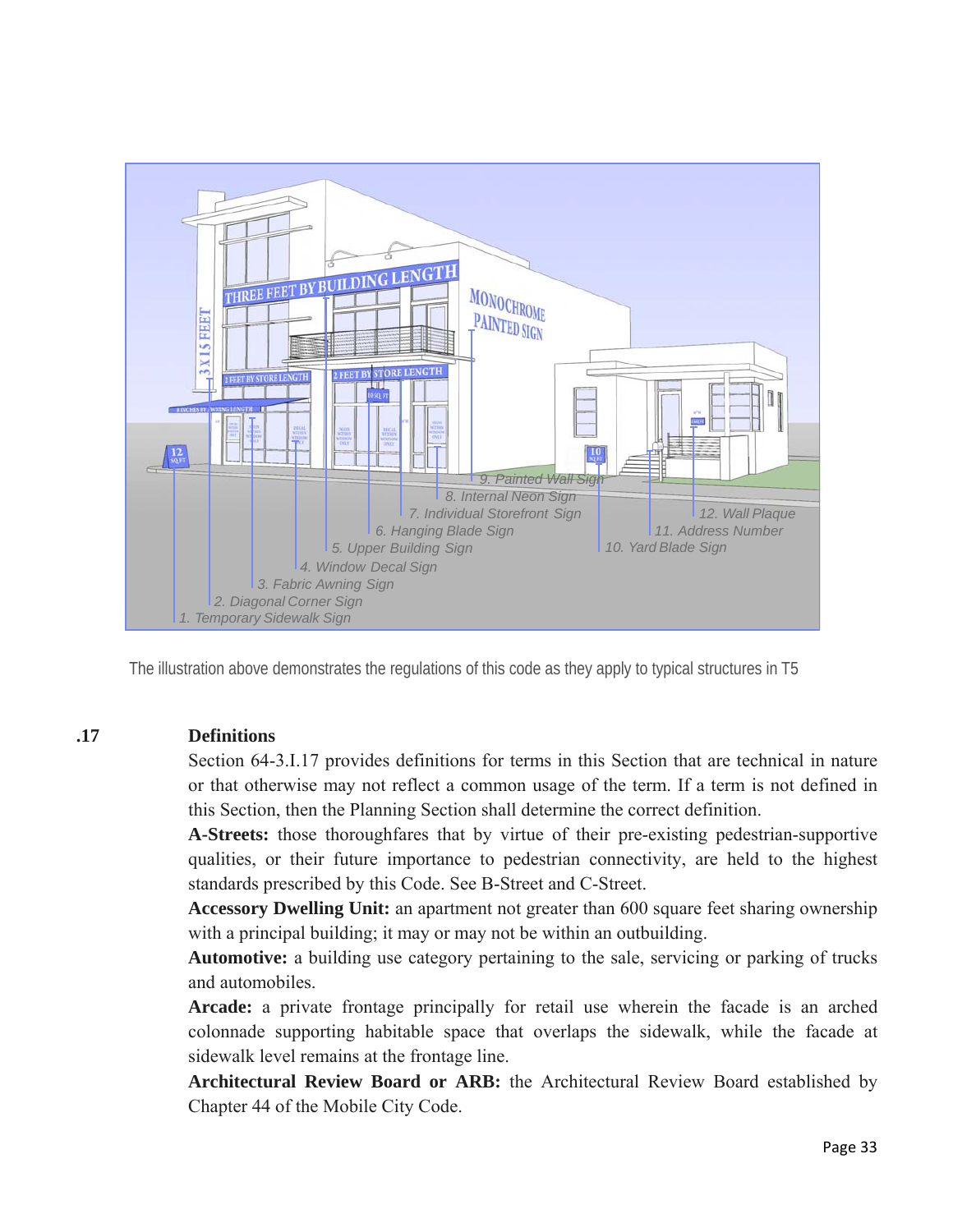**Attic:** the interior part of a building contained within a pitched roof structure.

**Awning:** a fixed or movable fabric shading structure, cantilevered or otherwise entirely supported from a building, used to protect outdoor spaces from sun, rain, and other natural conditions. Awnings are typically used to cover outdoor seating for restaurants and cafes.

**B-Streets:** those thoroughfares that by virtue of their use, location, or absence of preexisting pedestrian-supportive qualities, may meet a standard lower than that of A-Streets. See A-Street and C-Street.

**Balconies:** a platform projecting from an upper-story door that is enclosed with a balustrade and not supported by columns.

**Bar:** a retail, theater, or entertainment establishment with an occupancy load of more than 100 persons that serves alcohol.

**Blade Sign:** a sign made from rigid material mounted perpendicular to a building wall with one side attached or supported by a device extending from a building wall. See Illustration 6.

**Building Height:** the vertical extent of a building measured in stories.

**Building Placement:** the placement of a building on its property.

**By Right:** characterizing a proposal or component of a proposal that complies with this Code and is permitted and processed administratively, without public hearing.

**C-Streets:** those thoroughfares that by virtue of their use, location, orientation towards the automobile, and absence of pre-existing pedestrian-supportive qualities, may meet a standard lower than that of B-Streets and A-Streets. See A-Street and B-Street.

**Cafe:** a restaurant, bar, theater, or entertainment venue with less than 100 person occupancy load.

**Canopy:** a fixed metal or wood shading structure, cantilevered or otherwise entirely supported from a building, used for decoration or to protect outdoor spaces from sun, rain, and other natural conditions.

**Chapter:** refers to Chapter 64 of the city code.

**Civic Parking Reserve:** a parking structure or parking lot with no less than 20% of total parking spaces available to the general public for parking. Parking may be free of charge or a fee may be charged for parking.

**Civil Support:** private and non-profit functions that provide essential supports to the municipality.

**Commercial:** the term collectively defining workplace, office, retail, and restaurant uses.

**Configuration:** the form of a building, based on its massing, private frontage, and height.

**Corner Property:** a property abutting two (2) or more thoroughfares at their intersection, or two (2) parts of the same thoroughfare forming an interior angle of less than one hundred thirty-five (135) degrees.

**Driveway:** a vehicular lane within a property, often leading to a garage.

**Education:** the function generally associated with school buildings. Educational uses include: business colleges, technical schools, vocational or trade schools, colleges, universities; elementary, middle, and high schools; and kindergarten and children's daycare.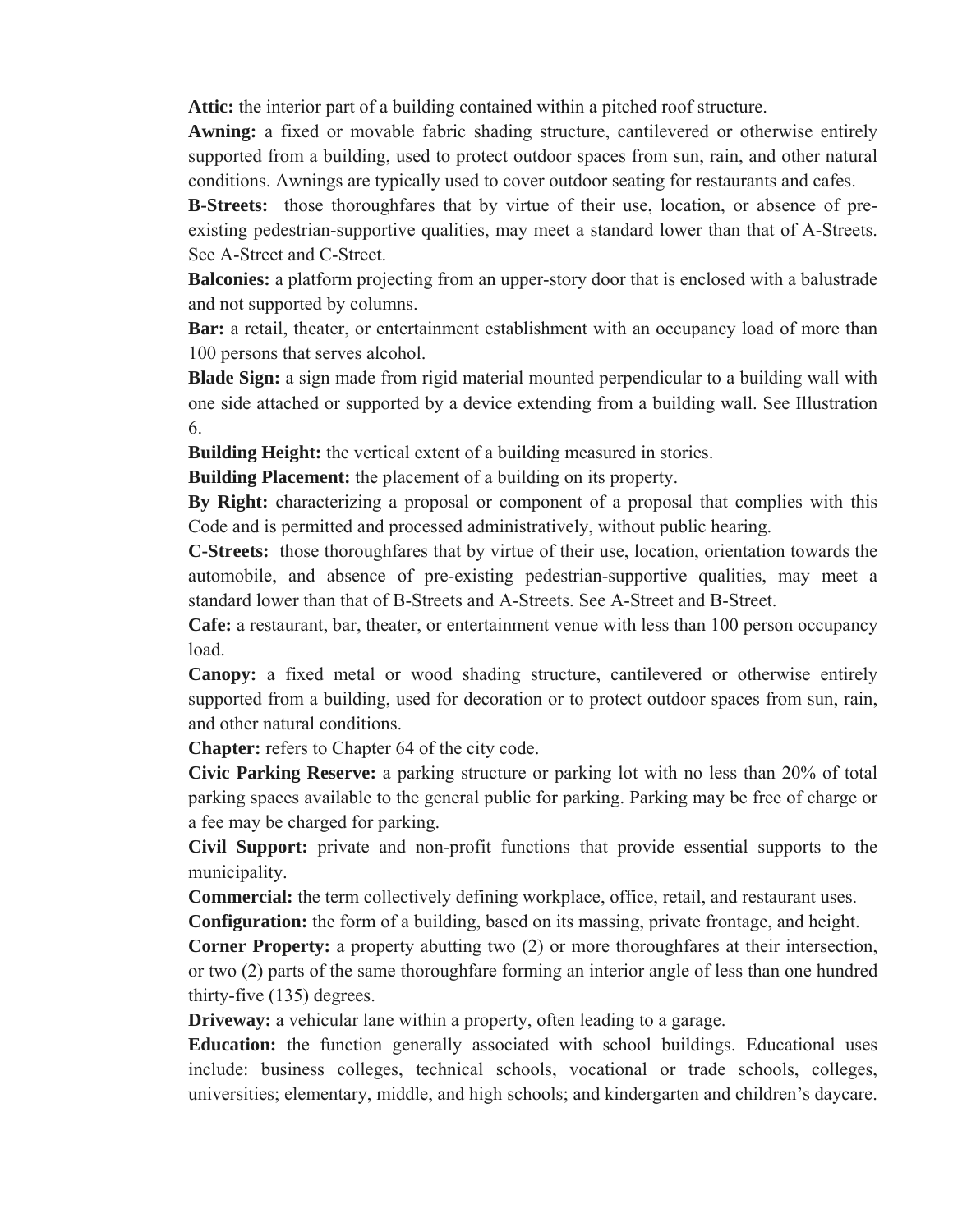**Encroach:** to break the plane of a vertical or horizontal regulatory limit with a structural element, so that it extends into a setback, into the public frontage, or above a height limit. **Encroachment:** any structural element that encroaches.

**Facade:** the exterior wall of a building that is set along a frontage line.

**Fence:** a permeable metal or wooden wall, independent of a building.

**Forecourt:** a private frontage wherein a portion of the facade is close to the frontage line and remaining facade is set back from the frontage line.

**Front Setback:** the distance from the frontage line to the point where a building may be constructed. This area shall be maintained clear of permanent structures with the exception of permitted encroachments. Front setbacks are required on both primary and secondary frontages. See Primary Frontage and Secondary Frontage.

**Frontage:** both the public and private area extending from the building façade to the edge of the street pavement. Frontage is divided into private frontage and public frontage.

**Frontage Buildout**: the percentage of the property width that is occupied by the building facade within the front setback.

**Frontage Line:** a property line bordering a public frontage or thoroughfare.

Gallery: a frontage type wherein the facade is aligned close to the frontage line with an attached cantilevered balcony or lightweight colonnade overlapping the sidewalk.

**Home Office:** non-retail commercial enterprises permitted under the office category, incidental to the primary residential building use.

**Industrial:** the use associated with a business or activity involving manufacturing, fabrication, assembly, distribution, disposal, warehousing or bulk storage, trucking and equipment facilities, and other business serving primarily industrial needs.

**Liner Building**- a thin building along the frontage of a parking deck or parking lot that masks the parking behind it

**Loading Dock:** An area in which goods and products are moved on and off a vehicle, including the stall or berth, apron, and maneuvering room.

**Lodging:** a building use available for daily and weekly renting of bedrooms. Lodging uses include hotels, rooming houses, inns and bed & breakfast inns.

**Manufacturing:** the use associated with a business or activity involving the creation, assemblage or repair of artifacts, using table-mounted electrical machinery or artisanal equipment, and including their retail sale.

**Mixed Use:** multiple functions within the same building through superimposition or adjacency, or in multiple buildings by adjacency.

**Mobile Historic Development Commission or MHDC:** the City Historic Development Commission established by Chapter 44 of the Mobile City Code.

**Municipal District:** a designation for sites dedicated for public buildings, squares, or greens.

**Mural:** any piece of artwork painted, tiled or otherwise applied directly on an exterior wall. **Net Property Area:** the area of a property within the property lines, excluding any portions of street rights-of-way or other required dedications.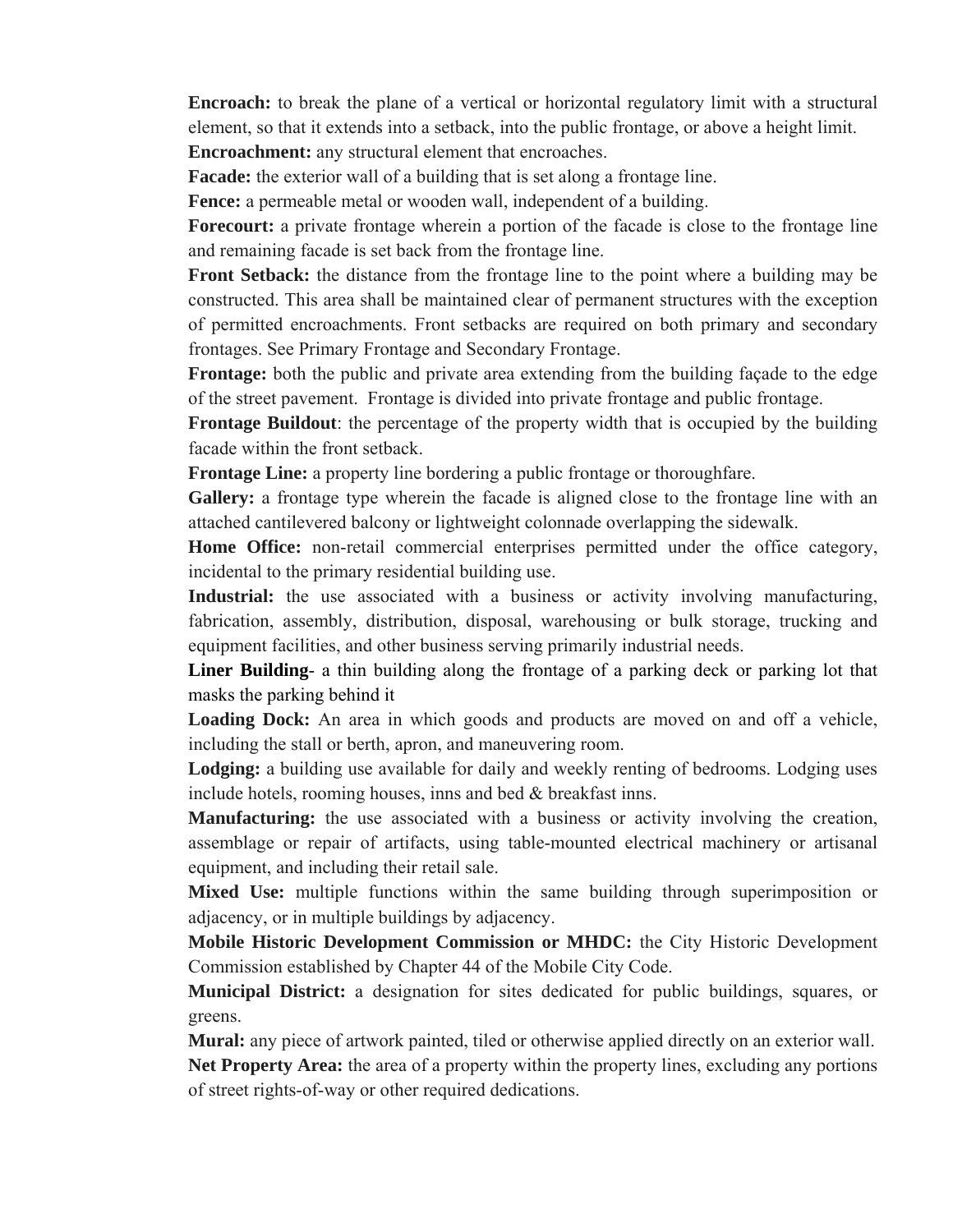**Office:** the use associated with a business or activity involving the transaction of general business but excluding retail and manufacturing uses.

**Outbuilding** - any detached building that is smaller than and separate from the main building of the lot.

**Parking Lot:** an area, other than a public street or alley, devoted to unenclosed parking spaces for motorized vehicles.

**Parking Structure:** a building containing one or more stories of vehicular parking above or below grade.

**Porch:** An open air room appended to a building, with floor and roof but no walls on the sides facing frontages.

**Portable Retail:** food and merchandize carts and vehicles that are mobile and can operate in a location for a few hours to a day at a time.

**Principal Building:** the main building on a property, usually located toward the frontage.

**Principal Entrance:** the main point of access for pedestrians into a building.

**Primary Frontage:** the private frontage designated to bear the address, principal entrance of the building, and the measure of minimum property width. See frontage.

**Private Frontage:** the privately held layer between the frontage line and the required setback.

**Property:** a legal lot of record or parcel of land accommodating a building or buildings under single ownership.

**Property Coverage:** the percentage of a property that is covered by buildings and other roofed structures.

**Property Line:** the boundary that legally and geometrically demarcates a property.

**Property Width:** the length of the principal frontage line of a property.

**Public Frontage:** the area between the pavement of a thoroughfare and frontage lines.

**Rear Setback:** the distance from the rear property line to the point where a building may be constructed. This area shall be maintained clear of permanent structures.

**Regulating Plan:** a zoning map or set of maps that show the zoning districts, transect subdistricts, municipal districts, special districts, special requirements, noise districts, and frontage assignments of areas subject to, or potentially subject to, regulation by this Section.

**Required Parking:** the number of parking spaces needed to accommodate a building or buildings on a single property according to the intensity of its function.

**Residential:** characterizing premises available for long-term human dwelling. Includes Accessory Dwelling Units, Multiple-family Dwellings, Single Family Dwellings, Live-Work Units, and Supportive Housing.

**Retail:** premises available for the sale of merchandise, food service, entertainment, performance, and/or theater.

**Restaurant:** A retail establishment with greater than 100 person occupancy load that serves food.

**Secondary Frontage:** a private frontage that is not the principal frontage.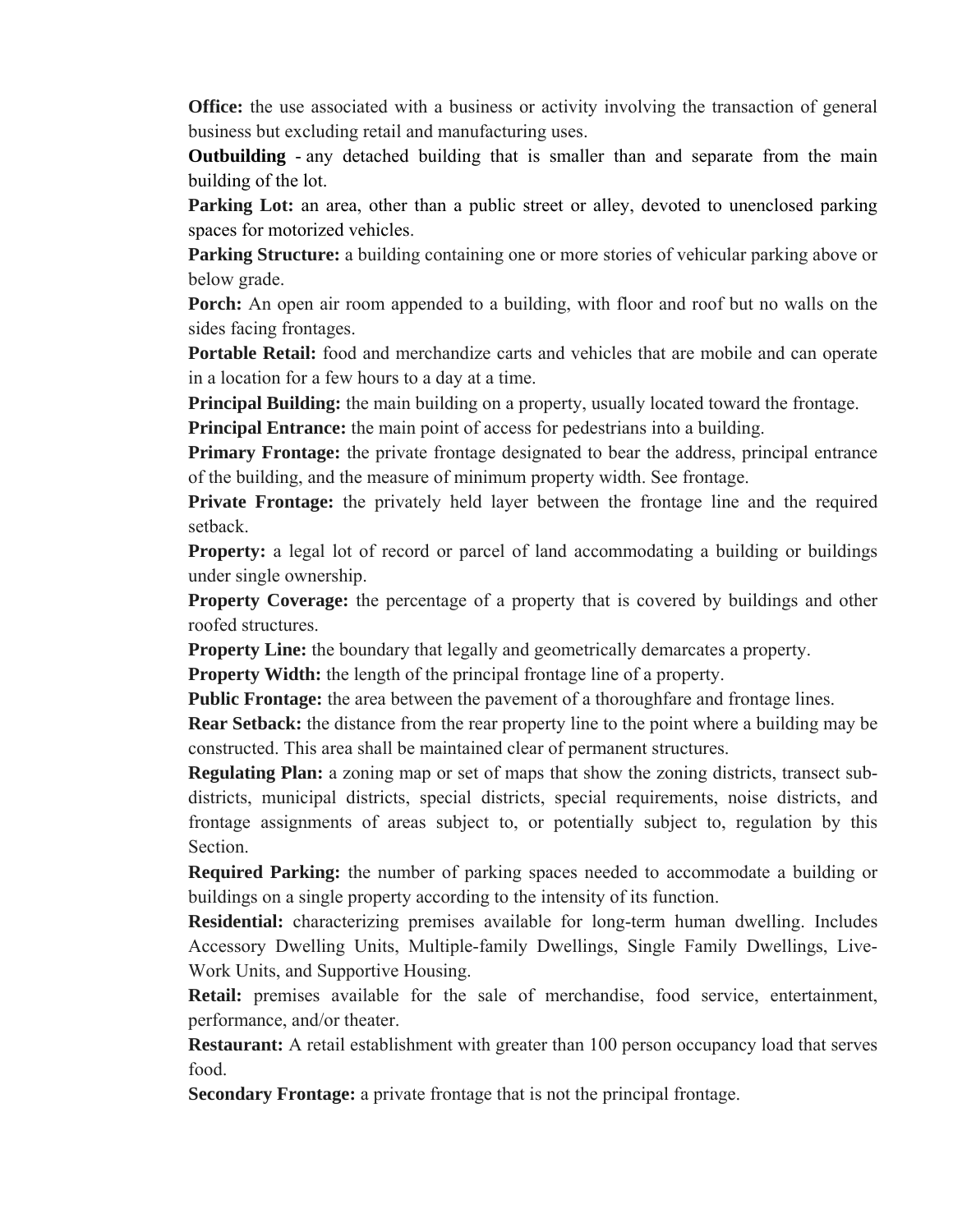**Setback:** the area of a property measured from the property line to a building facade or elevation that is maintained clear of permanent structures, with the exception of encroachments.

**Service Area:** the portion of a property or building dedicated to service in the form of shipping and receiving, trash and recycling collection and storage, housing of mechanical equipment and outdoor storage areas.

**Shopfront:** a private frontage for retail and office uses with substantial glazing wherein the facade is aligned close to the frontage line with the building entrance at sidewalk grade.

**Sidewalk:** the paved section of the public or private frontage dedicated exclusively to pedestrian activity.

**Special District (SD):** an area that, by its intrinsic function, placement, or configuration, cannot or should not conform to one or more of the normative transect sub-districts specified by this Section.

**Stoop:** a private frontage wherein the facade is aligned close to the frontage line with the first story elevated from the sidewalk for privacy, with an exterior stair and landing at the building entrance.

**Story:** a habitable level within a building by which height is measured, excluding an attic or raised basement.

**Streetscreen**: a freestanding wall or planting built or located along the frontage line, or on the same plane with a facade.

**Terrace:** A frontage wherein the facade is set back from the frontage line by an elevated patio.

**Thoroughfare:** a way for use by vehicular and pedestrian traffic and to provide access to properties and open spaces, consisting of vehicular lanes and the public frontage.

**Transect sub-district:** a zoning sub-district used within the DDD Standards to regulate the character of the built environment.

Section Two: All ordinances and laws of the City of Mobile, or parts thereof, that are in conflict with the provisions of this Ordinance, are hereby repealed, with the exception that the respective jurisdictions of the Architectural Review Board and the Mobile Historic Development Commission are hereby preserved over all properties within the Downtown Development District ("DDD") that are located within a historic district. All properties within the DDD that are located within a historic district must, in addition to complying with the development standards of this Ordinance, also comply with the applicable requirements of the Architectural Review Board.

Section Three: The provisions of this Ordinance are severable. If any part of this Ordinance is declared invalid or unconstitutional by a court of competent jurisdiction, that declaration shall not affect the part or parts that remain.